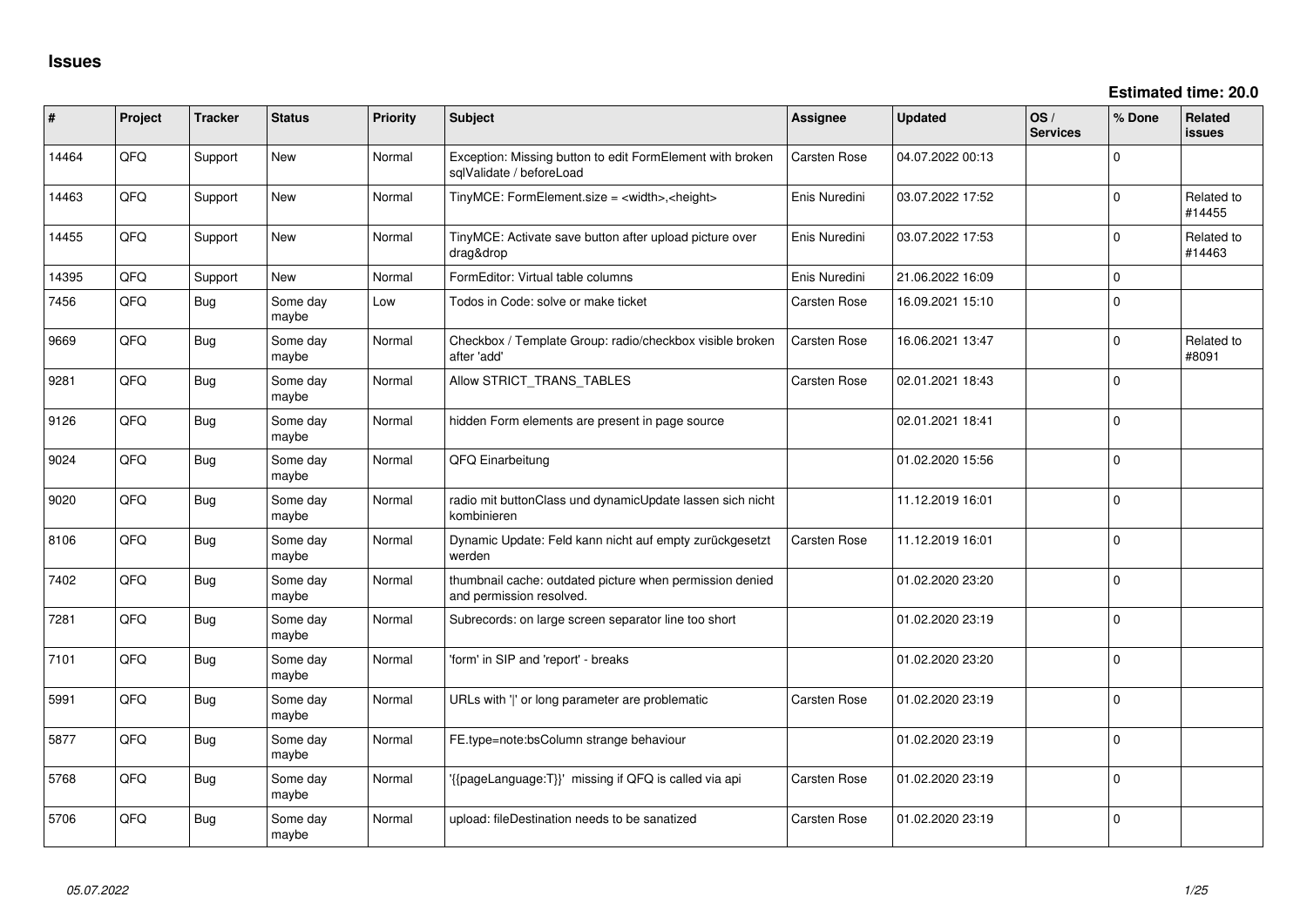| #    | Project | <b>Tracker</b> | <b>Status</b>     | Priority | <b>Subject</b>                                                                                                                                           | Assignee            | <b>Updated</b>   | OS/<br><b>Services</b> | % Done   | Related<br><b>issues</b>                       |
|------|---------|----------------|-------------------|----------|----------------------------------------------------------------------------------------------------------------------------------------------------------|---------------------|------------------|------------------------|----------|------------------------------------------------|
| 5557 | QFQ     | <b>Bug</b>     | Some day<br>maybe | Normal   | Form load: STORE_RECORD filled, but should be empty                                                                                                      | Carsten Rose        | 01.02.2020 23:19 |                        | $\Omega$ |                                                |
| 5021 | QFQ     | Bug            | Some day<br>maybe | Normal   | FE.typ=extra - during save displays error 'datum2' already<br>filled in STORE_SIP - the value is stored nevertheless                                     | Carsten Rose        | 01.02.2020 23:19 |                        | $\Omega$ | Related to<br>#3875                            |
| 4771 | QFQ     | Bug            | Some day<br>maybe | Normal   | gfg: select-down-values empty after save (edit-form for<br>program administrators)                                                                       | Carsten Rose        | 01.02.2020 23:20 |                        | $\Omega$ | Related to<br>#4549. Has<br>duplicate<br>#4282 |
| 4659 | QFQ     | Bug            | Some day<br>maybe | Normal   | infoButtonExtra                                                                                                                                          | <b>Carsten Rose</b> | 01.02.2020 23:20 |                        | $\Omega$ |                                                |
| 4651 | QFQ     | Bug            | Some day<br>maybe | Normal   | 'Loading document" Modal wird angezeigt bei uzhcd type=2<br>Ansicht                                                                                      | Carsten Rose        | 01.02.2020 23:20 |                        | $\Omega$ |                                                |
| 4583 | QFQ     | <b>Bug</b>     | Some day<br>maybe | Normal   | Dynamic Update bei TypeAhead Feldern                                                                                                                     | Carsten Rose        | 01.02.2020 23:19 |                        | $\Omega$ |                                                |
| 4549 | QFQ     | <b>Bug</b>     | Some day<br>maybe | Normal   | TemplateGroups: FE.type SELECT loose selected value<br>after save                                                                                        | Carsten Rose        | 01.02.2020 23:20 |                        | $\Omega$ | Related to<br>#4548,<br>Related to<br>#4771    |
| 4546 | QFQ     | Bug            | Some day<br>maybe | Normal   | NH: SIP storage is destroyed                                                                                                                             |                     | 01.02.2020 23:20 |                        | $\Omega$ |                                                |
| 4528 | QFQ     | Bug            | Some day<br>maybe | Normal   | extraButtonLock mit SQLAhead Bug                                                                                                                         | Carsten Rose        | 01.02.2020 23:19 |                        | $\Omega$ |                                                |
| 4454 | QFQ     | <b>Bug</b>     | Some day<br>maybe | Normal   | Required Elements: multiple elements in a row - whole row<br>marked if only one input is empty.                                                          | Benjamin Baer       | 01.02.2020 23:20 |                        | $\Omega$ |                                                |
| 4441 | QFQ     | Bug            | Some day<br>maybe | Normal   | \$ SERVER Vars sollten nur aus dem Store genommen<br>werden - Code entsprechend anpassen.                                                                |                     | 11.12.2019 16:02 |                        | $\Omega$ |                                                |
| 4398 | QFQ     | Bug            | Some day<br>maybe | Normal   | Typeahead: mouse click in a prefilled input opens a single<br>item dropdown with the current value - click on it seems to<br>set the value, not the key. | Benjamin Baer       | 01.02.2020 23:20 |                        | $\Omega$ | Related to<br>#4457                            |
| 4328 | QFQ     | Bug            | Some day<br>maybe | Normal   | Error Message: Show FE name/number on problems in FE                                                                                                     | Carsten Rose        | 01.02.2020 23:20 |                        | $\Omega$ |                                                |
| 4293 | QFQ     | Bug            | Some day<br>maybe | Normal   | Download broken if token 'd:' is missing - but no error<br>message                                                                                       | Carsten Rose        | 11.12.2019 16:03 |                        | $\Omega$ | Related to<br>#7514                            |
| 4138 | QFQ     | Bug            | Some day<br>maybe | Normal   | style fehlt                                                                                                                                              |                     | 11.12.2019 16:03 |                        | $\Omega$ |                                                |
| 4122 | QFQ     | <b>Bug</b>     | Some day<br>maybe | Normal   | file: Render Mode hat keinen Effekt                                                                                                                      |                     | 11.12.2019 16:03 |                        | $\Omega$ |                                                |
| 4092 | QFQ     | Bug            | Some day<br>maybe | Normal   | 1) Logging verbessern wann welches FE warum<br>ausgefuehrt wird, 2) Documentation: Best Practice Template<br>Group                                       | Carsten Rose        | 01.02.2020 23:19 |                        | $\Omega$ | Related to<br>#3504                            |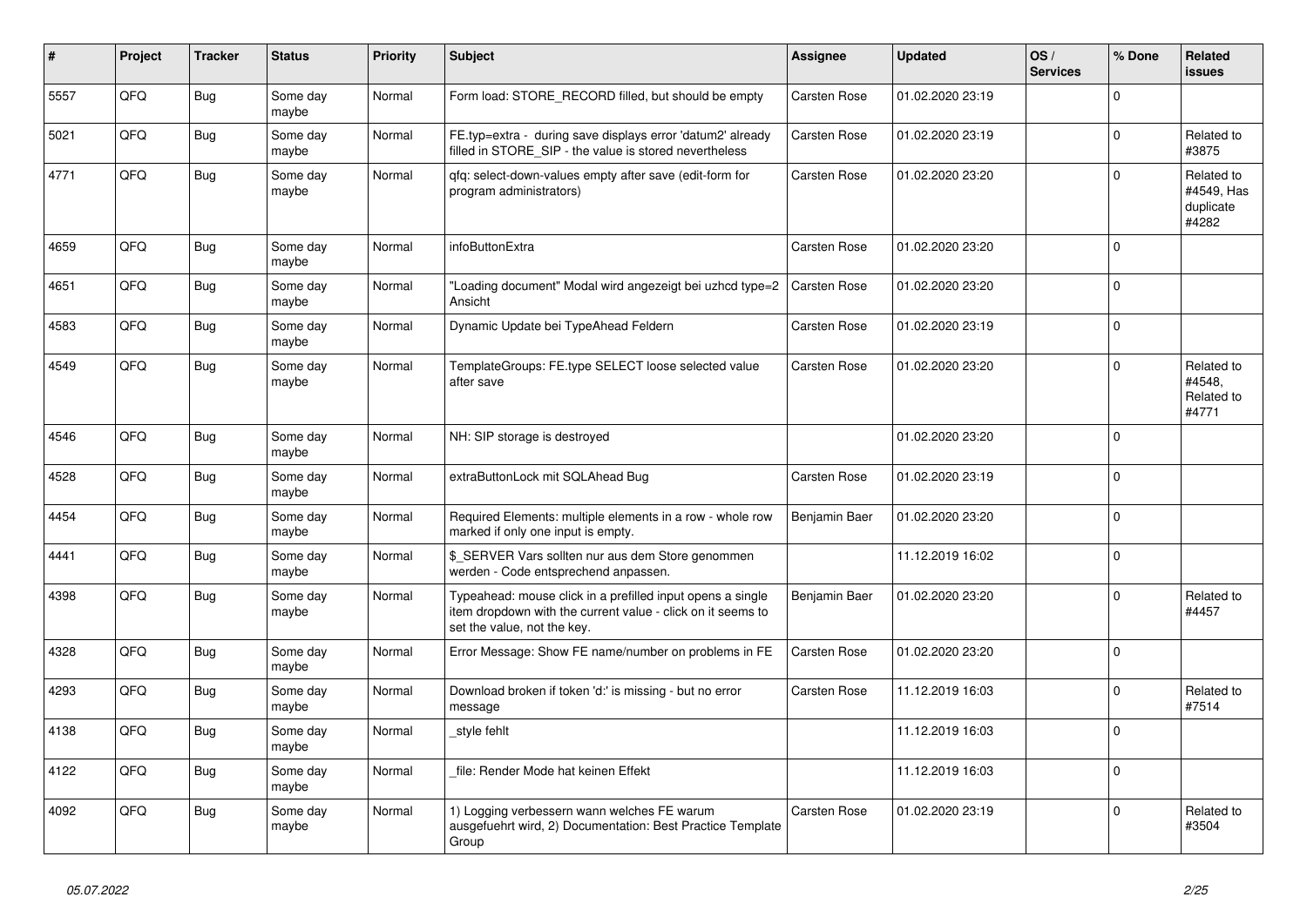| ∦     | Project | <b>Tracker</b> | <b>Status</b>     | <b>Priority</b> | Subject                                                                                                                       | <b>Assignee</b> | <b>Updated</b>   | OS/<br><b>Services</b> | % Done         | Related<br><b>issues</b> |
|-------|---------|----------------|-------------------|-----------------|-------------------------------------------------------------------------------------------------------------------------------|-----------------|------------------|------------------------|----------------|--------------------------|
| 4008  | QFQ     | <b>Bug</b>     | Some day<br>maybe | Normal          | FormElemen.type=sendmail: wrong 'TO' if 'real<br>name <rea@mail.to>' is used</rea@mail.to>                                    | Carsten Rose    | 11.12.2019 16:03 |                        | $\Omega$       |                          |
| 3895  | QFQ     | Bug            | Some day<br>maybe | Normal          | typeahead pedantic: on lehrkredit Idap webpass - if only one<br>person is in dropdown, such person can't be selected          | Carsten Rose    | 11.12.2019 16:03 |                        | $\Omega$       |                          |
| 3882  | QFQ     | Bug            | Some day<br>maybe | Normal          | templateGroup: disable 'add' if limit is reached - funktioniert<br>nicht wenn bereits records existierten                     | Carsten Rose    | 11.12.2019 16:03 |                        | $\Omega$       |                          |
| 3811  | QFQ     | <b>Bug</b>     | Some day<br>maybe | Normal          | Dynamic Update: extraButtonInfo - Text aktualisieren                                                                          | Carsten Rose    | 11.12.2019 16:03 |                        | $\Omega$       | Related to<br>#11517     |
| 3750  | QFQ     | Bug            | Some day<br>maybe | Normal          | FE in a row: if one violates check, all are red                                                                               | Carsten Rose    | 11.12.2019 16:03 |                        | $\Omega$       |                          |
| 3682  | QFQ     | Bug            | Some day<br>maybe | Normal          | Dynamic update: Radio buttons                                                                                                 | Carsten Rose    | 11.12.2019 16:02 |                        | $\Omega$       |                          |
| 3613  | QFQ     | <b>Bug</b>     | Some day<br>maybe | Normal          | note /note unchecked -> note div (col-md) wird weiterhin<br>gerendert                                                         | Elias Villiger  | 01.02.2020 23:19 |                        | 100            |                          |
| 3588  | QFQ     | <b>Bug</b>     | Some day<br>maybe | Normal          | templateGroup: versteckte Elemente werden weiterhin<br>gespeichert.                                                           | Carsten Rose    | 11.12.2019 16:02 |                        | $\mathbf 0$    |                          |
| 3349  | QFQ     | <b>Bug</b>     | Some day<br>maybe | Normal          | config.qfq.ini: a) vertraegt keine '=' im Value (z.B. Passwort),<br>b) Values sollten in ticks einschliessbar sein (spaces, ) | Carsten Rose    | 11.12.2019 16:02 |                        | $\mathbf 0$    |                          |
| 3130  | QFQ     | <b>Bug</b>     | Some day<br>maybe | Normal          | Debug Info's nicht korrekt nach 'New > Save'.                                                                                 | Carsten Rose    | 11.12.2019 16:03 |                        | $\Omega$       | Related to<br>#3253      |
| 2643  | QFQ     | Bug            | Some day<br>maybe | Normal          | Zend / PHP Webinars anschauen                                                                                                 | Carsten Rose    | 01.02.2020 15:56 |                        | $\Omega$       |                          |
| 2063  | QFQ     | <b>Bug</b>     | Some day<br>maybe | Normal          | Pills auf 'inaktiv' setzen falls keine Element auf dem Pill<br>sichtbar sind.                                                 | Benjamin Baer   | 11.12.2019 16:03 |                        | $\Omega$       | Related to<br>#3752      |
| 4279  | QFQ     | <b>Bug</b>     | Some day<br>maybe | High            | config.linkVars lost                                                                                                          | Carsten Rose    | 03.05.2021 21:14 |                        | $\Omega$       |                          |
| 3570  | QFQ     | Bug            | Some day<br>maybe | High            | Formular mit prmitnew permitEdit=Always wird nicht<br>aufgerufen (ist leer)                                                   | Carsten Rose    | 03.05.2021 21:14 |                        | $\Omega$       |                          |
| 3109  | QFQ     | <b>Bug</b>     | Some day<br>maybe | High            | RealUrl: Links werden nicht korrekt gerendert                                                                                 | Carsten Rose    | 03.05.2021 21:14 |                        | $\mathbf 0$    |                          |
| 3061  | QFQ     | Bug            | Some day<br>maybe | High            | winstitute: mysql connection durcheinander - nmhp17<br>(ag7)/QFQ arbeitet mit DB/Tabellen von biostat.                        | Carsten Rose    | 03.05.2021 21:14 |                        | $\mathbf 0$    |                          |
| 13767 | QFQ     | Bug            | Feedback          | Normal          | date/time-picker: required shows up/down button orange                                                                        | Enis Nuredini   | 16.05.2022 23:16 |                        | $\overline{0}$ |                          |
| 12546 | QFQ     | Bug            | Feedback          | Normal          | Branch 'Development' - Unit Tests mit dirty workaround<br>angepasst                                                           | Carsten Rose    | 19.03.2022 17:48 |                        | $\mathbf 0$    |                          |
| 11347 | QFQ     | <b>Bug</b>     | Feedback          | Normal          | If Bedingungen funktionieren nicht korrekt                                                                                    | Christoph Fuchs | 21.03.2021 20:37 |                        | $\mathbf 0$    |                          |
| 9898  | QFQ     | <b>Bug</b>     | Feedback          | Normal          | Formular trotz Timeout gespeichert                                                                                            | Benjamin Baer   | 01.02.2020 15:56 |                        | 0              |                          |
| 9535  | QFQ     | <b>Bug</b>     | Feedback          | Normal          | Report:  AS '_vertical' - column to wide - vertical >> rot45,<br>rot90                                                        | Benjamin Baer   | 01.02.2020 15:56 |                        | $\Omega$       |                          |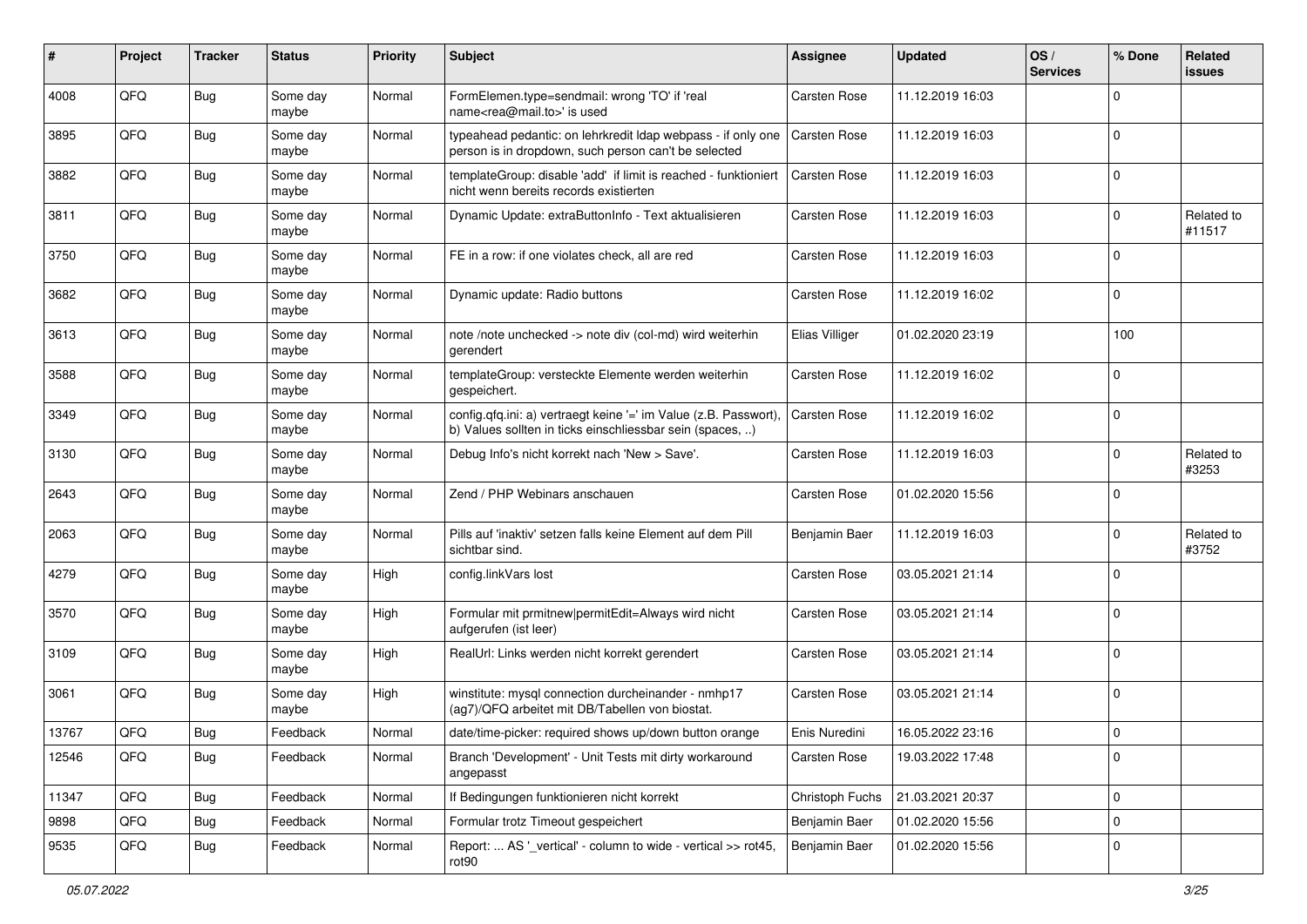| #     | Project | <b>Tracker</b> | <b>Status</b> | <b>Priority</b> | <b>Subject</b>                                                                          | Assignee            | <b>Updated</b>   | OS/<br><b>Services</b> | % Done      | Related<br>issues                                                                                                              |
|-------|---------|----------------|---------------|-----------------|-----------------------------------------------------------------------------------------|---------------------|------------------|------------------------|-------------|--------------------------------------------------------------------------------------------------------------------------------|
| 8316  | QFQ     | <b>Bug</b>     | Feedback      | Normal          | Documentation/Behaviour for Nested Queries and<br>Record-Store confusing                | Nicola Chiapolini   | 20.11.2019 09:14 |                        | $\mathbf 0$ |                                                                                                                                |
| 11630 | QFQ     | Bug            | Feedback      | High            | Bitte check ob CALL() in 20.11.0 noch so funktioniert wie in<br>20.4.1                  | Enis Nuredini       | 28.05.2022 13:45 |                        | $\mathbf 0$ | Related to<br>#11325                                                                                                           |
| 14323 | QFQ     | Bug            | In Progress   | Normal          | Report: render=both single - no impact                                                  | Carsten Rose        | 19.06.2022 18:31 |                        | $\mathbf 0$ |                                                                                                                                |
| 14175 | QFQ     | <b>Bug</b>     | In Progress   | Normal          | Opening a form with no QFQ Session cookie fails                                         | Carsten Rose        | 03.06.2022 10:40 |                        | $\mathbf 0$ |                                                                                                                                |
| 11517 | QFQ     | <b>Bug</b>     | In Progress   | Normal          | extraButtonInfo Broken for multiple FormElements                                        | Carsten Rose        | 12.05.2022 13:12 |                        | $\mathbf 0$ | Related to<br>#7890.<br>Related to<br>#3811. Has<br>duplicate<br>#10905, Has<br>duplicate<br>#10553, Has<br>duplicate<br>#6779 |
| 10661 | QFQ     | <b>Bug</b>     | In Progress   | Normal          | Typo3 Warnungen                                                                         | Carsten Rose        | 07.09.2021 13:23 |                        | $\mathbf 0$ | Related to<br>#12440                                                                                                           |
| 9691  | QFQ     | <b>Bug</b>     | In Progress   | Normal          | Checkbox: dynamic update > readonly                                                     | Carsten Rose        | 01.02.2020 23:22 |                        | 50          | Related to<br>#9834                                                                                                            |
| 12508 | QFQ     | <b>Bug</b>     | In Progress   | High            | qfq Form: sendMail                                                                      | Karin Niffeler      | 19.03.2022 17:48 |                        | $\mathbf 0$ |                                                                                                                                |
| 9789  | QFQ     | <b>Bug</b>     | In Progress   | High            | Record Lock: release to early on 'leave page'                                           | Carsten Rose        | 10.01.2022 09:25 |                        | 100         | Related to<br>#10081,<br>Related to<br>#9173,<br>Related to<br>#8702                                                           |
| 13899 | QFQ     | <b>Bug</b>     | ToDo          | Normal          | Selenium: zum laufen bringen                                                            | Enis Nuredini       | 25.03.2022 10:24 |                        | $\mathbf 0$ |                                                                                                                                |
| 12463 | QFQ     | Bug            | ToDo          | High            | QFQ Function: 'function' and 'sql' on same level - output of<br>sal is shown two times. | Carsten Rose        | 15.12.2021 16:31 |                        | $\mathbf 0$ |                                                                                                                                |
| 12395 | QFQ     | <b>Bug</b>     | ToDo          | High            | QFQ Function: Result two times shown                                                    | Carsten Rose        | 18.02.2022 08:59 |                        | $\mathbf 0$ |                                                                                                                                |
| 14283 | QFQ     | Bug            | Priorize      | Normal          | HEIC / HEIF convert doesn't trigger                                                     | Carsten Rose        | 19.06.2022 16:37 |                        | $\mathbf 0$ |                                                                                                                                |
| 13943 | QFQ     | Bug            | Priorize      | Normal          | unable to find formgroup                                                                | Enis Nuredini       | 28.05.2022 11:03 |                        | $\mathbf 0$ |                                                                                                                                |
| 12325 | QFQ     | Bug            | Priorize      | Normal          | MultiDB form dblndex not working for report syntax                                      | <b>Carsten Rose</b> | 07.09.2021 13:37 |                        | $\mathbf 0$ | Related to<br>#12145,<br>Related to<br>#12314                                                                                  |
| 9975  | QFQ     | <b>Bug</b>     | Priorize      | Normal          | Dropdown Menu: 'r:3' broken                                                             | Carsten Rose        | 01.02.2020 10:13 |                        | $\mathbf 0$ |                                                                                                                                |
| 9958  | QFQ     | <b>Bug</b>     | Priorize      | Normal          | Broken subrecord query: no error message                                                | Carsten Rose        | 05.02.2021 15:15 |                        | $\mathbf 0$ |                                                                                                                                |
| 9947  | QFQ     | <b>Bug</b>     | Priorize      | Normal          | Unwanted error message if missing 'typeAheadSqlPrefetch'                                | Carsten Rose        | 01.02.2020 10:13 |                        | $\pmb{0}$   |                                                                                                                                |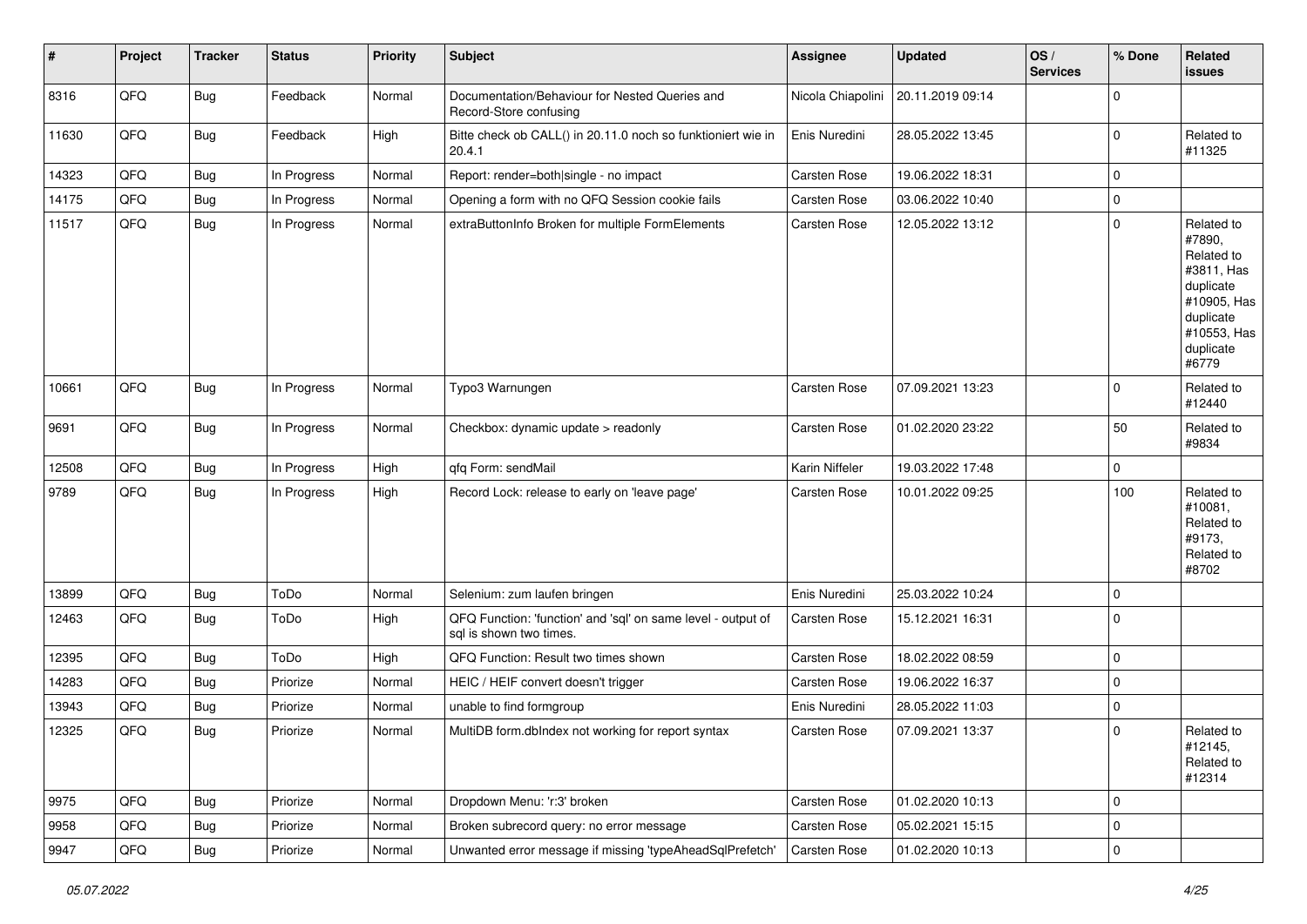| #     | Project | <b>Tracker</b> | <b>Status</b> | <b>Priority</b> | Subject                                                                                                  | <b>Assignee</b> | <b>Updated</b>   | OS/<br><b>Services</b> | % Done      | Related<br><b>issues</b>                                                |
|-------|---------|----------------|---------------|-----------------|----------------------------------------------------------------------------------------------------------|-----------------|------------------|------------------------|-------------|-------------------------------------------------------------------------|
| 9862  | QFQ     | Bug            | Priorize      | Normal          | Failed writing to sql mail qfq.log should throw an exception                                             | Carsten Rose    | 01.02.2020 10:13 |                        | $\mathbf 0$ |                                                                         |
| 9834  | QFQ     | Bug            | Priorize      | Normal          | Input elements with tag 'disabled' are missing on<br>form-submit: server option 'processReadOnly' broken | Carsten Rose    | 07.12.2021 16:43 |                        | $\mathbf 0$ | Related to<br>#9691,<br>Related to<br>#5305, Has<br>duplicate<br>#12331 |
| 8037  | QFQ     | Bug            | Priorize      | Normal          | FE.type=upload (advanced mode): {{slaveId:V}} missing<br>during dynamic update                           | Carsten Rose    | 01.02.2020 10:13 |                        | $\mathbf 0$ |                                                                         |
| 7656  | QFQ     | <b>Bug</b>     | Priorize      | Normal          | FE with required, 'pattern' and 'extraButtonLock': always<br>complain about missing value                | Carsten Rose    | 01.02.2020 10:13 |                        | $\mathbf 0$ |                                                                         |
| 7616  | QFQ     | <b>Bug</b>     | Priorize      | Normal          | Selectlist with Enum & Dynamic Update                                                                    | Carsten Rose    | 01.02.2020 10:13 |                        | $\mathbf 0$ |                                                                         |
| 6574  | QFQ     | Bug            | Priorize      | Normal          | qfq.log: Fehlermeldung wurde angezeigt, aber nicht geloggt                                               | Carsten Rose    | 01.02.2020 10:13 |                        | $\mathbf 0$ |                                                                         |
| 6566  | QFQ     | Bug            | Priorize      | Normal          | Link Function 'delete': provided parameter missing on page<br>reload                                     | Benjamin Baer   | 03.01.2022 08:08 |                        | $\mathbf 0$ |                                                                         |
| 6140  | QFQ     | Bug            | Priorize      | Normal          | QFQ DnD Sort: Locked fields                                                                              | Benjamin Baer   | 21.03.2022 09:56 |                        | $\mathbf 0$ |                                                                         |
| 4457  | QFQ     | Bug            | Priorize      | Normal          | typeahead: pressing return to select an item, saves the form<br>and closes the form.                     | Benjamin Baer   | 03.01.2022 08:01 |                        | $\mathbf 0$ | Related to<br>#4398                                                     |
| 3782  | QFQ     | Bug            | Priorize      | Normal          | Bei fehlerhafter Eingabe (z.B. Datum) sollte das erwartete<br>Format angezeigt werden                    | Carsten Rose    | 01.02.2020 10:13 |                        | $\mathbf 0$ |                                                                         |
| 2665  | QFQ     | Bug            | Priorize      | Normal          | Dynamic Update funktioniert nicht, wenn beim<br>entsprechenden FormElement eine size angegeben ist.      | Benjamin Baer   | 03.01.2022 08:12 |                        | 30          |                                                                         |
| 9121  | QFQ     | <b>Bug</b>     | Priorize      | High            | sip links have r and __dbIndexData set                                                                   | Carsten Rose    | 12.06.2021 10:41 |                        | $\mathsf 0$ |                                                                         |
| 6116  | QFQ     | <b>Bug</b>     | Priorize      | High            | value of checkbox not saved                                                                              | Carsten Rose    | 07.12.2021 17:19 |                        | $\mathbf 0$ |                                                                         |
| 9534  | QFQ     | Bug            | Priorize      | Urgent          | FE.type=upload: 'Unknown Mode: ID"                                                                       | Carsten Rose    | 03.05.2021 21:14 |                        | $\mathbf 0$ | Related to<br>#9532                                                     |
| 9173  | QFQ     | Bug            | Priorize      | Urgent          | Stale Record Lock: Firefox                                                                               | Carsten Rose    | 03.05.2021 21:14 |                        | $\mathbf 0$ | Related to<br>#9789                                                     |
| 11195 | QFQ     | <b>Bug</b>     | <b>New</b>    | Low             | Dynamic Update: Note not updated if new text is empty<br>(v20.4)                                         |                 | 25.09.2020 11:14 |                        | $\mathbf 0$ |                                                                         |
| 14377 | QFQ     | <b>Bug</b>     | <b>New</b>    | Normal          | Documentation > General Tips: white page after migration                                                 | Enis Nuredini   | 19.06.2022 16:37 |                        | $\mathbf 0$ |                                                                         |
| 14322 | QFQ     | Bug            | New           | Normal          | Form Load: by default no scroll (save & close should be<br>visible)                                      | Enis Nuredini   | 15.06.2022 14:12 |                        | $\mathbf 0$ | Related to<br>#14321,<br>Related to<br>#6232                            |
| 14305 | QFQ     | <b>Bug</b>     | New           | Normal          | Inline Report editing does not create history entries                                                    | Carsten Rose    | 10.06.2022 11:55 |                        | $\mathbf 0$ |                                                                         |
| 14304 | QFQ     | <b>Bug</b>     | New           | Normal          | table sorter view safer does not work                                                                    | Carsten Rose    | 10.06.2022 11:49 |                        | $\mathbf 0$ |                                                                         |
| 14233 | QFQ     | <b>Bug</b>     | New           | Normal          | AS _link: question - HTML is not rendered                                                                | Carsten Rose    | 28.05.2022 11:02 |                        | $\mathbf 0$ |                                                                         |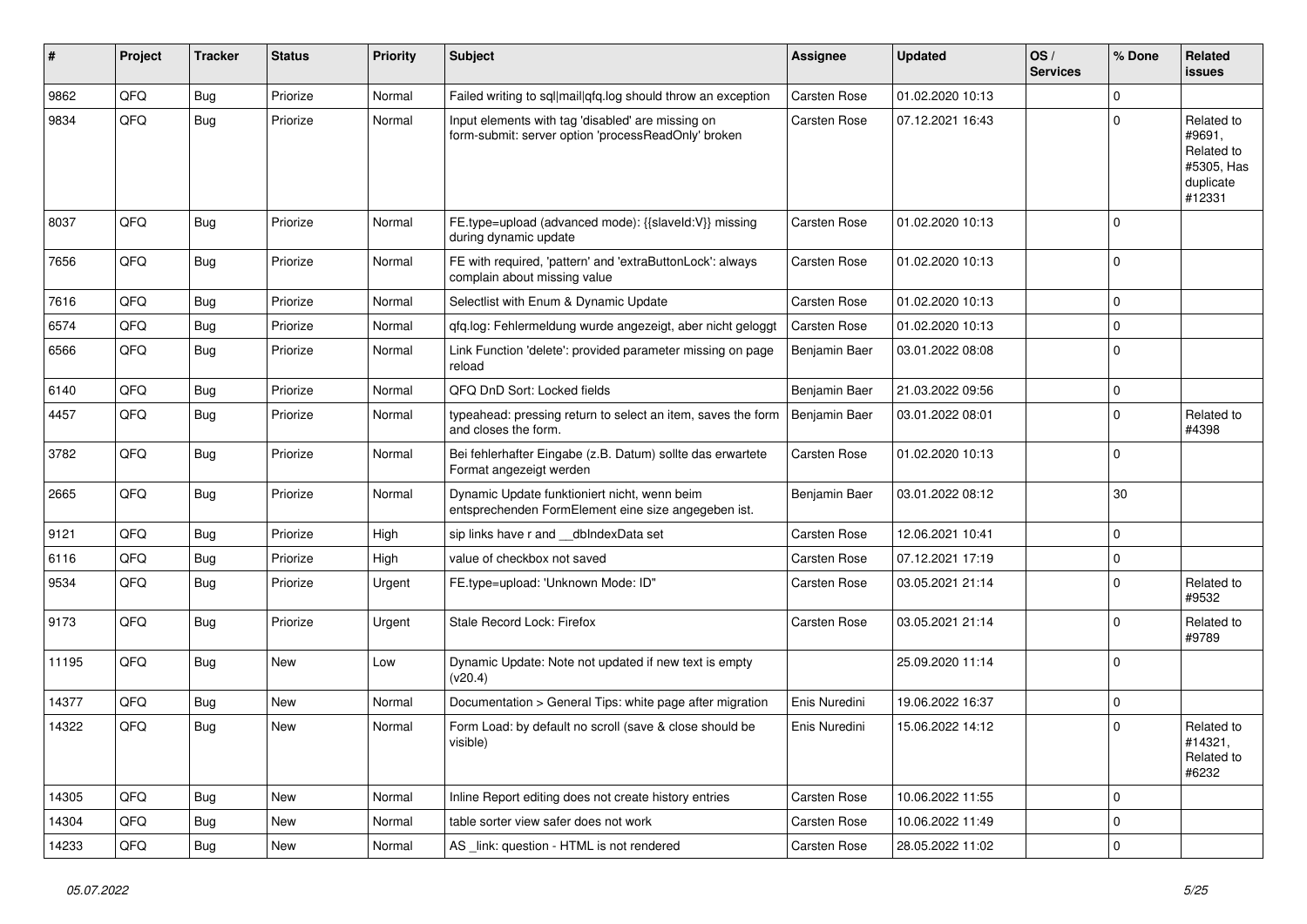| #     | Project | Tracker    | <b>Status</b> | Priority | Subject                                                                                                                                             | <b>Assignee</b>     | <b>Updated</b>   | OS/<br><b>Services</b> | % Done      | Related<br>issues                           |
|-------|---------|------------|---------------|----------|-----------------------------------------------------------------------------------------------------------------------------------------------------|---------------------|------------------|------------------------|-------------|---------------------------------------------|
| 14091 | QFQ     | Bug        | New           | Normal   | inconsistent template path for twig                                                                                                                 | Carsten Rose        | 19.04.2022 18:36 |                        | $\Omega$    |                                             |
| 14077 | QFQ     | Bug        | New           | Normal   | As _link: Attribute 'class' missing by r:1 and r:3 - but should<br>set                                                                              | Carsten Rose        | 28.05.2022 11:02 |                        | 0           | Related to<br>#5342,<br>Related to<br>#4343 |
| 13706 | QFQ     | Bug        | <b>New</b>    | Normal   | Wrong CheckType in FieldElement LastStatus of Form Cron                                                                                             | Carsten Rose        | 21.01.2022 18:20 |                        | $\Omega$    |                                             |
| 13659 | QFQ     | Bug        | New           | Normal   | wrong sanitize class applied to R-store                                                                                                             | Carsten Rose        | 15.01.2022 14:23 |                        | 0           |                                             |
| 13647 | QFQ     | Bug        | New           | Normal   | Autofocus funktioniert nicht auf Chrome                                                                                                             | Benjamin Baer       | 19.03.2022 17:44 |                        | $\Omega$    |                                             |
| 13592 | QFQ     | Bug        | New           | Normal   | QFQ Build Queue: das vergeben von Tags klappt nicht. Es<br>werden keine Releases gebaut.                                                            | Carsten Rose        | 19.03.2022 17:45 |                        | 0           |                                             |
| 13528 | QFQ     | Bug        | <b>New</b>    | Normal   | qfq.io > releases: es wird kein neues Release angelegt                                                                                              | Benjamin Baer       | 19.03.2022 17:46 |                        | $\mathbf 0$ |                                             |
| 13460 | QFQ     | Bug        | <b>New</b>    | Normal   | Doc: Password set/reset  password should not processed<br>with 'html encode'                                                                        | Carsten Rose        | 19.03.2022 17:46 |                        | $\Omega$    |                                             |
| 13451 | QFQ     | Bug        | <b>New</b>    | Normal   | Character Counter / Max Character: Problem in Safari                                                                                                | Carsten Rose        | 15.04.2022 17:18 |                        | $\Omega$    |                                             |
| 13332 | QFQ     | Bug        | New           | Normal   | Multi Form: Required Felder werden visuell nicht markiert.                                                                                          | Carsten Rose        | 19.03.2022 17:47 |                        | $\mathbf 0$ |                                             |
| 13331 | QFQ     | Bug        | <b>New</b>    | Normal   | Multi Form: Clear Icon misplaced                                                                                                                    | Carsten Rose        | 19.03.2022 17:47 |                        | $\Omega$    |                                             |
| 12989 | QFQ     | Bug        | New           | Normal   | empty string does not trigger dynamic update                                                                                                        | Enis Nuredini       | 28.05.2022 11:09 |                        | $\Omega$    |                                             |
| 12716 | QFQ     | Bug        | New           | Normal   | template group: Pattern only applied to first instance                                                                                              | Carsten Rose        | 19.03.2022 17:47 |                        | $\Omega$    |                                             |
| 12714 | QFQ     | Bug        | <b>New</b>    | Normal   | Conversion of GIF to PDF broken when GIF contains Alpha.                                                                                            | Carsten Rose        | 19.03.2022 17:49 |                        | $\mathbf 0$ |                                             |
| 12581 | QFQ     | Bug        | New           | Normal   | Form.forward=close: Record 'new' in new browser tab ><br>save (& close) >> Form is not reloaded with new created<br>record id and stays in mode=new | Carsten Rose        | 19.03.2022 17:48 |                        | $\Omega$    |                                             |
| 12520 | QFQ     | Bug        | New           | Normal   | Switch FE User: still active even FE User session expired                                                                                           | Carsten Rose        | 19.03.2022 17:48 |                        | $\mathbf 0$ |                                             |
| 12512 | QFQ     | Bug        | <b>New</b>    | Normal   | Some MySQL Installation can't use 'stored procedures'                                                                                               | Carsten Rose        | 19.03.2022 17:48 |                        | $\Omega$    |                                             |
| 12327 | QFQ     | Bug        | <b>New</b>    | Normal   | Copy to clipboard: Glyphicon can not be changed                                                                                                     | Carsten Rose        | 27.12.2021 17:59 |                        | 0           |                                             |
| 12187 | QFQ     | Bug        | New           | Normal   | Trigger FormAsFile() via Report: probably problem with multi<br>DB setup                                                                            | <b>Carsten Rose</b> | 20.03.2021 21:20 |                        | $\Omega$    |                                             |
| 12133 | QFQ     | Bug        | <b>New</b>    | Normal   | NPM, phpSpreadSheet aktualisieren                                                                                                                   | Carsten Rose        | 15.03.2021 09:04 |                        | $\Omega$    |                                             |
| 12045 | QFQ     | Bug        | New           | Normal   | templateGroup afterSave FE: Aufruf ohne<br>sqlHonorFormElements funktioniert nicht                                                                  | Carsten Rose        | 18.02.2021 16:33 |                        | 0           |                                             |
| 12040 | QFQ     | Bug        | New           | Normal   | FE Mode 'hidden' für zwei FEs auf einer Zeile                                                                                                       | Carsten Rose        | 18.02.2021 10:13 |                        | 0           |                                             |
| 11752 | QFQ     | Bug        | New           | Normal   | checkbox renders multiple input elements with same name                                                                                             | Carsten Rose        | 17.12.2020 14:58 |                        | $\mathbf 0$ | Related to<br>#11750                        |
| 11715 | QFQ     | <b>Bug</b> | New           | Normal   | acceptZeroAsRequired and requiredOffButMark do not<br>coincide                                                                                      |                     | 08.12.2020 12:13 |                        | $\mathbf 0$ |                                             |
| 11695 | QFQ     | <b>Bug</b> | New           | Normal   | MultiForm required FE Error                                                                                                                         | Carsten Rose        | 04.12.2020 13:34 |                        | 0           |                                             |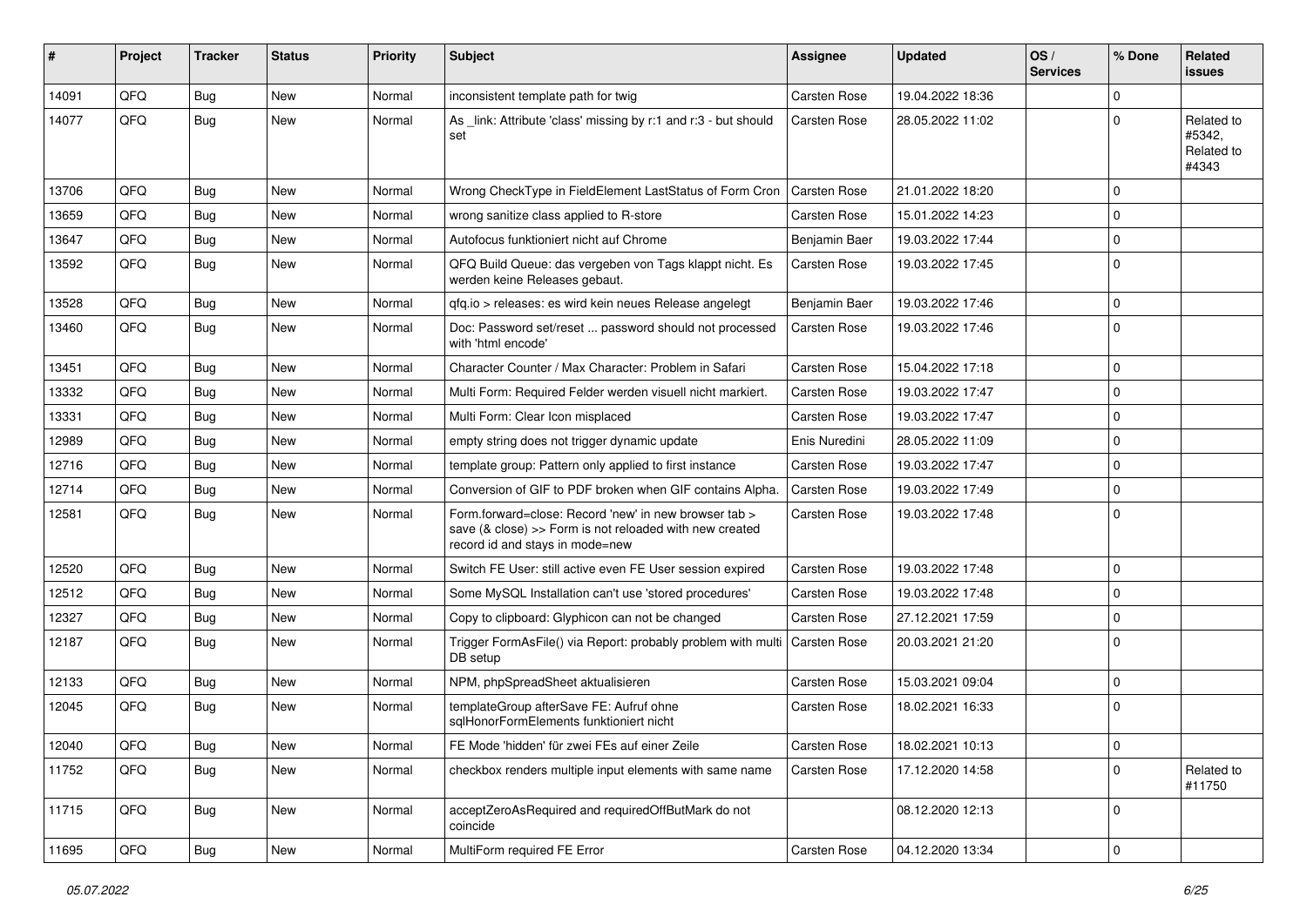| #     | Project | <b>Tracker</b> | <b>Status</b> | <b>Priority</b> | Subject                                                                             | <b>Assignee</b> | <b>Updated</b>   | OS/<br><b>Services</b> | % Done      | Related<br><b>issues</b>                                             |
|-------|---------|----------------|---------------|-----------------|-------------------------------------------------------------------------------------|-----------------|------------------|------------------------|-------------|----------------------------------------------------------------------|
| 11668 | QFQ     | <b>Bug</b>     | New           | Normal          | Play function.sql - problem with mysql                                              | Carsten Rose    | 03.05.2021 20:48 |                        | $\mathbf 0$ |                                                                      |
| 11667 | QFQ     | Bug            | <b>New</b>    | Normal          | MySQL mariadb-server-10.3: Incorrect datetime value                                 | Carsten Rose    | 03.05.2021 20:48 |                        | $\mathbf 0$ |                                                                      |
| 11522 | QFQ     | Bug            | <b>New</b>    | Normal          | Aus/Einblenden von Reitern                                                          |                 | 13.11.2020 14:58 |                        | $\mathbf 0$ |                                                                      |
| 11239 | QFQ     | <b>Bug</b>     | New           | Normal          | Radiobutton (plain): horizontales Rendern abhängig vom<br>Datentyp in der Datenbank | Carsten Rose    | 30.09.2020 18:37 |                        | $\mathbf 0$ |                                                                      |
| 10937 | QFQ     | Bug            | <b>New</b>    | Normal          | Fehler mit abhängigen Select- Feldern beim Positionieren                            | Carsten Rose    | 12.11.2020 23:45 |                        | $\pmb{0}$   |                                                                      |
| 10890 | QFQ     | Bug            | <b>New</b>    | Normal          | AutoCron hangs                                                                      |                 | 20.07.2020 13:56 |                        | $\pmb{0}$   |                                                                      |
| 10759 | QFQ     | Bug            | New           | Normal          | emptyMeansNull - Feld falsch aktualisiert                                           |                 | 12.11.2020 23:45 |                        | $\mathbf 0$ |                                                                      |
| 10704 | QFQ     | Bug            | <b>New</b>    | Normal          | wkhtml problem rendering fullCalendar.js / fabric.js >><br>successor: puppeteer     | Carsten Rose    | 12.11.2020 23:45 |                        | $\mathbf 0$ | Related to<br>#5024,<br>Related to<br>#4650,<br>Related to<br>#10715 |
| 10658 | QFQ     | Bug            | New           | Normal          | processReadOnly broken                                                              | Carsten Rose    | 27.05.2020 17:55 |                        | $\mathbf 0$ |                                                                      |
| 10588 | QFQ     | Bug            | <b>New</b>    | Normal          | typeahed Tag: Doku anpassen                                                         | Carsten Rose    | 12.11.2020 23:45 |                        | $\mathbf 0$ |                                                                      |
| 10324 | QFQ     | Bug            | <b>New</b>    | Normal          | Excel Export mit Template funktioniert nur, wenn Template<br>vor uid kommt          |                 | 30.03.2020 11:20 |                        | $\mathbf 0$ | Related to<br>#10257                                                 |
| 10322 | QFQ     | Bug            | <b>New</b>    | Normal          | FormElement / Radio: missing column 'enum' >> FE not<br>reported                    | Carsten Rose    | 07.05.2020 09:37 |                        | $\mathbf 0$ |                                                                      |
| 10082 | QFQ     | Bug            | New           | Normal          | FE.type=SELECT - 'sanatize' Class                                                   | Carsten Rose    | 07.05.2020 09:36 |                        | $\mathbf 0$ | Related to<br>#10081                                                 |
| 9855  | QFQ     | Bug            | New           | Normal          | <b>Required Check</b>                                                               |                 | 01.02.2020 15:56 |                        | $\mathbf 0$ |                                                                      |
| 9783  | QFQ     | Bug            | <b>New</b>    | Normal          | Email with special characters                                                       | Carsten Rose    | 01.02.2020 23:22 |                        | $\mathbf 0$ |                                                                      |
| 9773  | QFQ     | Bug            | <b>New</b>    | Normal          | form.parameter.formModeGlobal=requiredOff                                           | Carsten Rose    | 01.02.2020 15:56 |                        | $\mathbf 0$ |                                                                      |
| 9533  | QFQ     | Bug            | New           | Normal          | FE.type=upload: Check in 'beforeSave' if upload is given                            | Carsten Rose    | 01.02.2020 23:22 |                        | $\mathbf 0$ | Related to<br>#11523                                                 |
| 9317  | QFQ     | Bug            | <b>New</b>    | Normal          | FE.type=note: with dynamic show/hidden an empty label<br>causes trouble             | Carsten Rose    | 01.02.2020 23:22 |                        | $\mathbf 0$ |                                                                      |
| 9275  | QFQ     | Bug            | <b>New</b>    | Normal          | autcron: t3 page, which takes to long to respond, is not<br>reported properly       | Carsten Rose    | 01.02.2020 23:22 |                        | 100         |                                                                      |
| 9177  | QFQ     | Bug            | New           | Normal          | Bug? QFQ tries to save an action FE, which has real<br>existing column name         | Carsten Rose    | 01.02.2020 23:22 |                        | $\mathbf 0$ |                                                                      |
| 9127  | QFQ     | <b>Bug</b>     | New           | Normal          | Error Message: change 'roll over' color - text not readable                         | Carsten Rose    | 01.02.2020 23:22 |                        | $\mathsf 0$ |                                                                      |
| 9077  | QFQ     | <b>Bug</b>     | New           | Normal          | typeAheadSql: report broken SQL                                                     | Carsten Rose    | 29.06.2022 22:35 |                        | 0           | Related to<br>#4018                                                  |
| 9013  | QFQ     | Bug            | New           | Normal          | Error in Twig template not handled                                                  | Carsten Rose    | 20.10.2021 13:43 |                        | $\mathsf 0$ |                                                                      |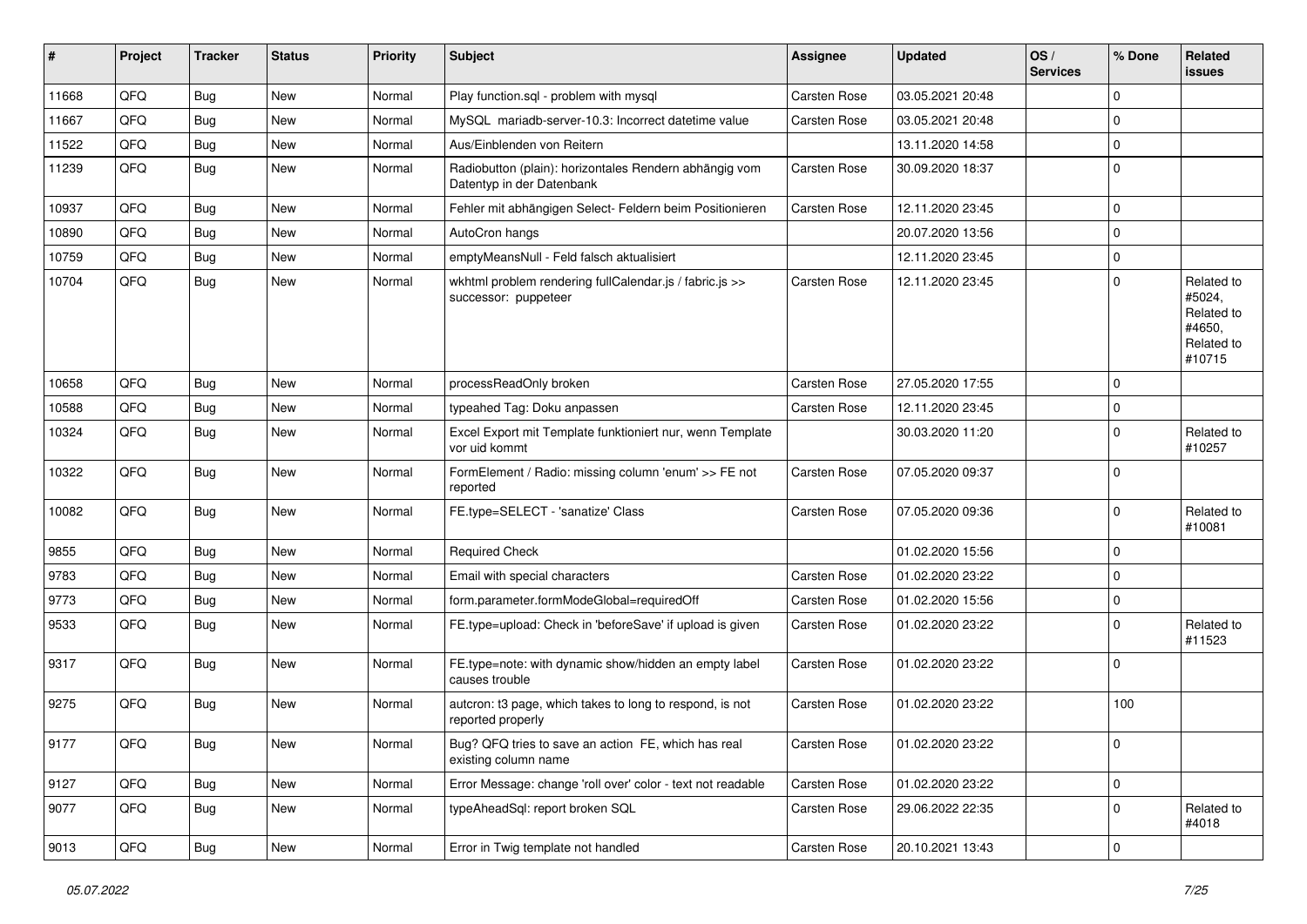| #    | Project | <b>Tracker</b> | <b>Status</b> | <b>Priority</b> | Subject                                                                                                          | <b>Assignee</b>     | <b>Updated</b>   | OS/<br><b>Services</b> | % Done      | Related<br>issues                           |
|------|---------|----------------|---------------|-----------------|------------------------------------------------------------------------------------------------------------------|---------------------|------------------|------------------------|-------------|---------------------------------------------|
| 8049 | QFQ     | <b>Bug</b>     | <b>New</b>    | Normal          | FE.type=note, column 'value': text moves some pixel to top<br>after save                                         | <b>Carsten Rose</b> | 01.02.2020 23:22 |                        | $\Omega$    |                                             |
| 7890 | QFQ     | Bug            | New           | Normal          | FormElement 'required': extraButtonInfo not aligned                                                              | Carsten Rose        | 11.06.2021 21:17 |                        | $\Omega$    | Related to<br>#11517                        |
| 7795 | QFQ     | Bug            | <b>New</b>    | Normal          | Readonly Form: Typeahead-Felder                                                                                  | Carsten Rose        | 01.02.2020 23:22 |                        | $\Omega$    | Related to<br>#10640                        |
| 7685 | QFQ     | Bug            | <b>New</b>    | Normal          | Open FormElement from QFQ error message and save<br>modified record: error about missing {{formId:F}}            | Carsten Rose        | 01.02.2020 23:22 |                        | $\mathbf 0$ |                                             |
| 7574 | QFQ     | Bug            | <b>New</b>    | Normal          | Substitute error: form element not reported / dont parse<br>Form.note                                            | Carsten Rose        | 01.02.2020 23:21 |                        | $\mathbf 0$ |                                             |
| 7547 | QFQ     | Bug            | <b>New</b>    | Normal          | Error Message in afterSave: wrong parameter column<br>reported                                                   | Carsten Rose        | 01.02.2020 23:22 |                        | $\Omega$    |                                             |
| 7524 | QFQ     | <b>Bug</b>     | <b>New</b>    | Normal          | QFQ throws a 'General Error' if 'fileadmin/protected/log/' is<br>not writeable                                   | <b>Carsten Rose</b> | 01.02.2020 23:22 |                        | $\Omega$    |                                             |
| 7513 | QFQ     | Bug            | New           | Normal          | Radios not correct aligned                                                                                       | Carsten Rose        | 01.02.2020 23:22 |                        | $\Omega$    |                                             |
| 7512 | QFQ     | <b>Bug</b>     | <b>New</b>    | Normal          | FE: inputType=number >> 'pattern' is not respected                                                               | Carsten Rose        | 01.02.2020 23:22 |                        | $\Omega$    |                                             |
| 7261 | QFQ     | Bug            | <b>New</b>    | Normal          | Report pathFilename for user without path, only the filename                                                     | <b>Carsten Rose</b> | 01.02.2020 23:21 |                        | $\Omega$    |                                             |
| 7219 | QFQ     | Bug            | <b>New</b>    | Normal          | typeSheadSql / typeAheadSqlPrefetch: change to curly<br>braces                                                   | Carsten Rose        | 01.02.2020 23:21 |                        | $\Omega$    |                                             |
| 7014 | QFQ     | Bug            | <b>New</b>    | Normal          | Sending invalid emails succeeds when<br>debug.redirectAllMailTo is set                                           | Carsten Rose        | 01.02.2020 23:21 |                        | 0           |                                             |
| 7002 | QFQ     | Bug            | <b>New</b>    | Normal          | Dynamic Update: row does not disappear / appear                                                                  | Carsten Rose        | 01.02.2020 23:22 |                        | 0           |                                             |
| 6912 | QFQ     | <b>Bug</b>     | <b>New</b>    | Normal          | error Message Var 'deadline' already set in SIP - in Form<br>with FE.value={{deadline:R:::{{deadlinePeriod:Y}}}} | Carsten Rose        | 01.02.2020 23:21 |                        | $\Omega$    |                                             |
| 6677 | QFQ     | Bug            | <b>New</b>    | Normal          | Error message FE Action Element: no/wrong FE reference<br>who cause the problem.                                 | Carsten Rose        | 01.02.2020 23:21 |                        | $\Omega$    |                                             |
| 6483 | QFQ     | Bug            | <b>New</b>    | Normal          | R Store funktioniert nicht bei 'Report Notation' im FE                                                           | Carsten Rose        | 01.02.2020 23:21 |                        | $\Omega$    |                                             |
| 6462 | QFQ     | Bug            | <b>New</b>    | Normal          | File Upload: Nutzlose Fehlermeldung wenn Datei zu gross                                                          | Carsten Rose        | 01.02.2020 23:21 |                        | $\Omega$    | Related to<br>#6139                         |
| 5576 | QFQ     | Bug            | <b>New</b>    | Normal          | Using MySQL 'DROP' requires privilege - wich is not really<br>necessary.                                         | <b>Carsten Rose</b> | 01.02.2020 23:21 |                        | $\Omega$    |                                             |
| 5559 | QFQ     | <b>Bug</b>     | New           | Normal          | FE.type = Upload: 'accept' might contain variables                                                               | Carsten Rose        | 11.05.2020 21:23 |                        | 0           |                                             |
| 5305 | QFQ     | Bug            | New           | Normal          | Upload FormElement: nicht disabled by readonly Form                                                              | Carsten Rose        | 16.06.2021 13:43 |                        | $\Omega$    | Related to<br>#9347,<br>Related to<br>#9834 |
| 4756 | QFQ     | <b>Bug</b>     | New           | Normal          | Form dirty even nothing changes                                                                                  | Carsten Rose        | 11.12.2019 16:16 |                        | $\mathbf 0$ |                                             |
| 3547 | QFQ     | Bug            | New           | Normal          | FE of type 'note' causes writing of empty fields.                                                                | Carsten Rose        | 01.02.2020 23:21 |                        | $\mathbf 0$ |                                             |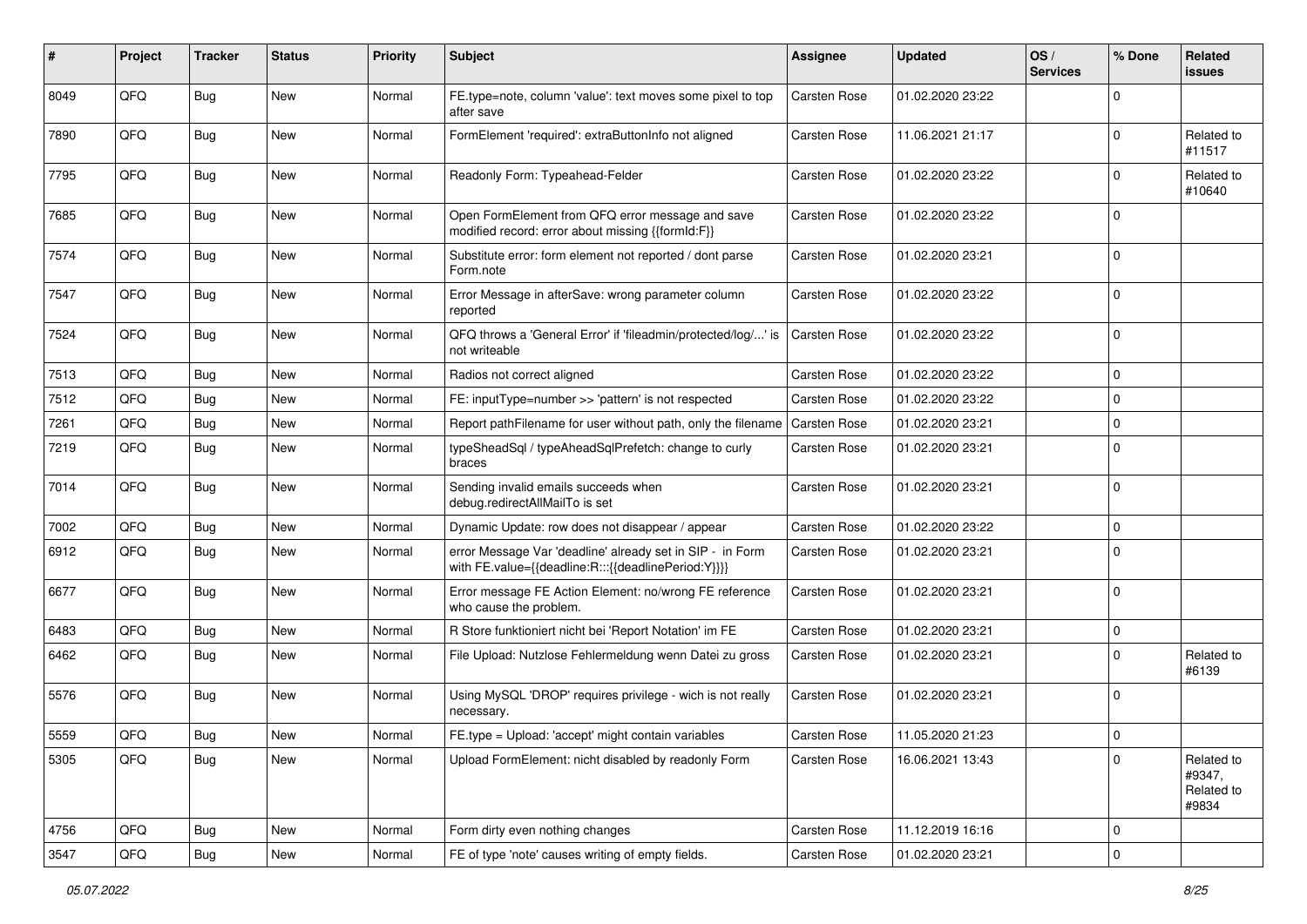| #     | Project | <b>Tracker</b> | <b>Status</b> | <b>Priority</b> | Subject                                                                      | <b>Assignee</b> | <b>Updated</b>   | OS/<br><b>Services</b> | % Done       | Related<br><b>issues</b>                     |
|-------|---------|----------------|---------------|-----------------|------------------------------------------------------------------------------|-----------------|------------------|------------------------|--------------|----------------------------------------------|
| 13716 | QFQ     | <b>Bug</b>     | New           | High            | Firefox ask to store username/password                                       | Enis Nuredini   | 30.05.2022 09:31 |                        | $\Omega$     | Related to<br>#13827                         |
| 12974 | QFQ     | Bug            | <b>New</b>    | High            | Sanitize Queries in Action-Elements                                          | Carsten Rose    | 07.12.2021 17:19 |                        | $\mathbf 0$  |                                              |
| 12702 | QFQ     | Bug            | New           | High            | templateGroup: broken in multiDb Setup                                       | Carsten Rose    | 14.12.2021 16:02 |                        | $\mathbf 0$  |                                              |
| 12670 | QFQ     | <b>Bug</b>     | <b>New</b>    | High            | Dropdown-Menu classes können nicht mehr angegeben<br>werden                  | Carsten Rose    | 07.12.2021 17:19 |                        | $\mathbf 0$  |                                              |
| 12513 | QFQ     | Bug            | <b>New</b>    | High            | Implement server side check of maxlength                                     | Carsten Rose    | 07.12.2021 17:19 |                        | $\mathbf 0$  |                                              |
| 12066 | QFQ     | Bug            | <b>New</b>    | High            | enterAsSubmit: Forward wird nicht ausgeführt                                 | Enis Nuredini   | 29.05.2022 09:23 |                        | $\mathbf 0$  |                                              |
| 11237 | QFQ     | <b>Bug</b>     | <b>New</b>    | High            | Radiobutton / parameter.buttonClass= btn-default - kein<br>dirty Trigger     | Benjamin Baer   | 03.05.2021 21:12 |                        | $\mathbf 0$  | Related to<br>#10766                         |
| 11057 | QFQ     | Bug            | <b>New</b>    | High            | Checkboxes ohne span.checkmark im Report werden<br>ausgeblendet              | Benjamin Baer   | 03.05.2021 21:12 |                        | $\mathbf 0$  | Related to<br>#11039                         |
| 10766 | QFQ     | Bug            | New           | High            | Radiobutton / parameter.buttonClass=btn-default: dynamic<br>update           |                 | 03.05.2021 21:12 |                        | $\mathbf 0$  | Related to<br>#11237                         |
| 10640 | QFQ     | Bug            | New           | High            | TypeAhead Tag: FE editierbar trotz readOnly                                  | Carsten Rose    | 03.05.2021 21:12 |                        | $\mathbf 0$  | Related to<br>#7795                          |
| 10508 | QFQ     | Bug            | <b>New</b>    | High            | Multi Form broken on Multi DB Instance                                       | Carsten Rose    | 03.05.2021 21:12 |                        | $\mathbf 0$  |                                              |
| 10506 | QFQ     | Bug            | New           | High            | Template Group broken on MultiDB instance                                    | Carsten Rose    | 03.05.2021 21:12 |                        | $\mathbf 0$  | Related to<br>#10505                         |
| 10081 | QFQ     | Bug            | <b>New</b>    | High            | Stale record lock after 'forbidden' character                                | Carsten Rose    | 03.05.2021 21:12 |                        | $\mathbf 0$  | Related to<br>#10082,<br>Related to<br>#9789 |
| 9531  | QFQ     | Bug            | <b>New</b>    | High            | FE File: Dynamic Update / modeSql / required detected<br>even it not set     | Carsten Rose    | 11.06.2021 20:32 |                        | $\mathbf 0$  | Related to<br>#12398                         |
| 9347  | QFQ     | Bug            | New           | High            | FE.type=upload with dynamic show/hidden: required not<br>detected            | Carsten Rose    | 12.06.2021 10:40 |                        | $\Omega$     | Related to<br>#5305,<br>Related to<br>#12398 |
| 8891  | QFQ     | <b>Bug</b>     | <b>New</b>    | High            | formSubmitLog: do not log passwords                                          | Enis Nuredini   | 25.03.2022 09:06 |                        | $\mathbf 0$  |                                              |
| 8668  | QFQ     | Bug            | New           | High            | Pill disabled: dyamic mode 'hidden' not respected - FE is still<br>required  | Carsten Rose    | 03.05.2021 21:14 |                        | $\mathbf 0$  |                                              |
| 8431  | QFQ     | Bug            | New           | High            | autocron.php with wrong path                                                 | Carsten Rose    | 03.05.2021 21:14 |                        | $\mathbf{0}$ |                                              |
| 8083  | QFQ     | <b>Bug</b>     | New           | High            | FormEditor: primary table list does not respect<br>'indexDb={{indexData:Y}}' | Carsten Rose    | 03.05.2021 21:14 |                        | $\mathbf 0$  | Has<br>duplicate<br>#6678                    |
| 7899  | QFQ     | Bug            | New           | High            | Fe.type=password / retype / required: always complain<br>about missing value | Carsten Rose    | 03.05.2021 21:14 |                        | $\mathbf 0$  |                                              |
| 7650  | QFQ     | Bug            | New           | High            | Optional do not show 'required' sign on FormElement                          | Carsten Rose    | 03.05.2021 21:14 |                        | $\mathbf 0$  |                                              |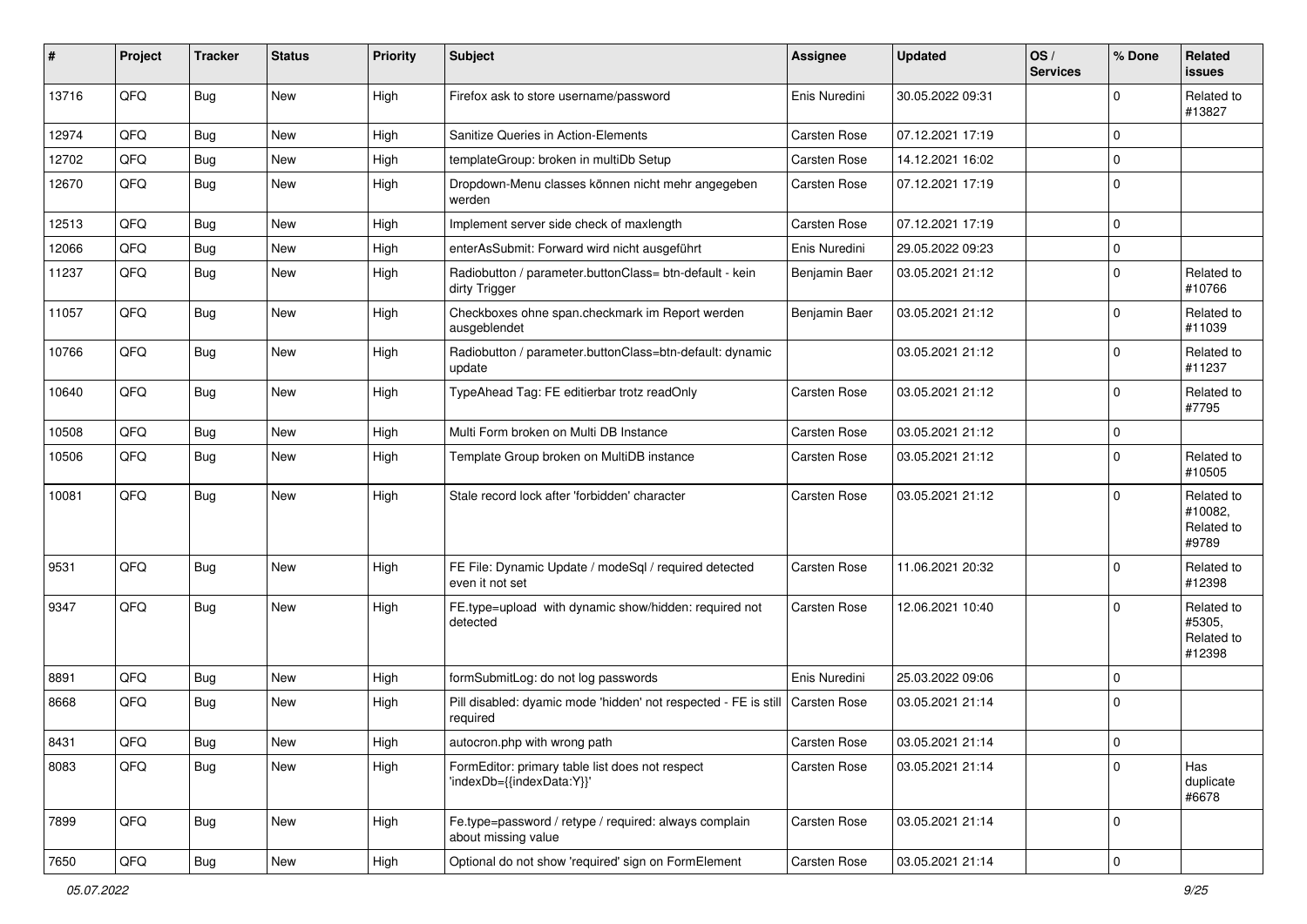| $\vert$ # | Project | <b>Tracker</b> | <b>Status</b>     | <b>Priority</b> | <b>Subject</b>                                                                   | <b>Assignee</b> | <b>Updated</b>   | OS/<br><b>Services</b> | % Done      | Related<br>issues                                                     |
|-----------|---------|----------------|-------------------|-----------------|----------------------------------------------------------------------------------|-----------------|------------------|------------------------|-------------|-----------------------------------------------------------------------|
| 5459      | QFQ     | Bug            | New               | High            | Multi DB: spread system tables between 'QFQ' and<br>'Data'-DB                    | Carsten Rose    | 03.05.2021 21:14 |                        | $\Omega$    | Related to<br>#4720                                                   |
| 5221      | QFQ     | Bug            | New               | High            | Download Dialog: Bleibt stehen in FF wenn Datei<br>automatisch gespeichert wird. | Carsten Rose    | 03.05.2021 21:14 |                        | $\Omega$    |                                                                       |
| 12545     | QFQ     | <b>Bug</b>     | New               | Urgent          | sql.log not created / updated                                                    | Carsten Rose    | 14.12.2021 16:02 |                        | $\mathbf 0$ |                                                                       |
| 12468     | QFQ     | Bug            | New               | Urgent          | Form: update Form.title after save                                               | Carsten Rose    | 03.05.2021 21:12 |                        | $\mathbf 0$ |                                                                       |
| 3567      | QFQ     | Feature        | Some day<br>maybe | Low             | 'Save', 'Close', 'New' als FormElement                                           |                 | 11.12.2019 16:02 |                        | $\mathbf 0$ |                                                                       |
| 3537      | QFQ     | Feature        | Some day<br>maybe | Low             | SHOW COLUMNS FROM tableName - Extend '{{!'<br>definition                         | Carsten Rose    | 11.12.2019 16:02 |                        | $\mathbf 0$ |                                                                       |
| 3273      | QFQ     | Feature        | Some day<br>maybe | Low             | Dirty Flag in Form                                                               | Carsten Rose    | 11.12.2019 16:02 |                        | $\Omega$    |                                                                       |
| 13608     | QFQ     | Feature        | Some day<br>maybe | Normal          | Automatic Browser Language Redirect                                              | Enis Nuredini   | 17.06.2022 08:35 |                        | $\mathbf 0$ |                                                                       |
| 12611     | QFQ     | Feature        | Some day<br>maybe | Normal          | Refactoring: Bootstrap with Lazy Loading                                         | Carsten Rose    | 08.06.2022 10:37 |                        | $\mathbf 0$ | Related to<br>#12490,<br>Related to<br>#10013,<br>Related to<br>#7732 |
| 12337     | QFQ     | Feature        | Some day<br>maybe | Normal          | Database.php: better caching                                                     | Carsten Rose    | 16.09.2021 15:10 |                        | $\mathbf 0$ |                                                                       |
| 12315     | QFQ     | Feature        | Some day<br>maybe | Normal          | Form History (Diffs) / Backups                                                   | Carsten Rose    | 16.09.2021 15:10 |                        | 0           |                                                                       |
| 11323     | QFQ     | Feature        | Some day<br>maybe | Normal          | Report Frontend Editor Modal + Codemirror                                        | Carsten Rose    | 16.09.2021 15:10 |                        | $\Omega$    | Related to<br>#11036                                                  |
| 11322     | QFQ     | Feature        | Some day<br>maybe | Normal          | Form Element JSON - (multiline parameter field)                                  | Carsten Rose    | 16.09.2021 15:10 |                        | $\Omega$    |                                                                       |
| 11217     | QFQ     | Feature        | Some day<br>maybe | Normal          | <b>Extend Script Functionality</b>                                               | Carsten Rose    | 16.09.2021 15:10 |                        | $\mathbf 0$ |                                                                       |
| 11036     | QFQ     | Feature        | Some day<br>maybe | Normal          | inline report editor permissions                                                 | Carsten Rose    | 16.09.2021 15:09 |                        | $\Omega$    | Related to<br>#11323                                                  |
| 10745     | QFQ     | Feature        | Some day<br>maybe | Normal          | Tablesorter Excel Export                                                         | Carsten Rose    | 16.09.2021 15:09 |                        | $\Omega$    |                                                                       |
| 10738     | QFQ     | Feature        | Some day<br>maybe | Normal          | CORS headers for external API requests                                           |                 | 10.06.2020 14:00 |                        | $\mathbf 0$ |                                                                       |
| 10716     | QFG     | Feature        | Some day<br>maybe | Normal          | Business Logic mit Externen Skripten                                             | Carsten Rose    | 16.09.2021 15:10 |                        | $\Omega$    | Related to<br>#10713,<br>Related to<br>#8217                          |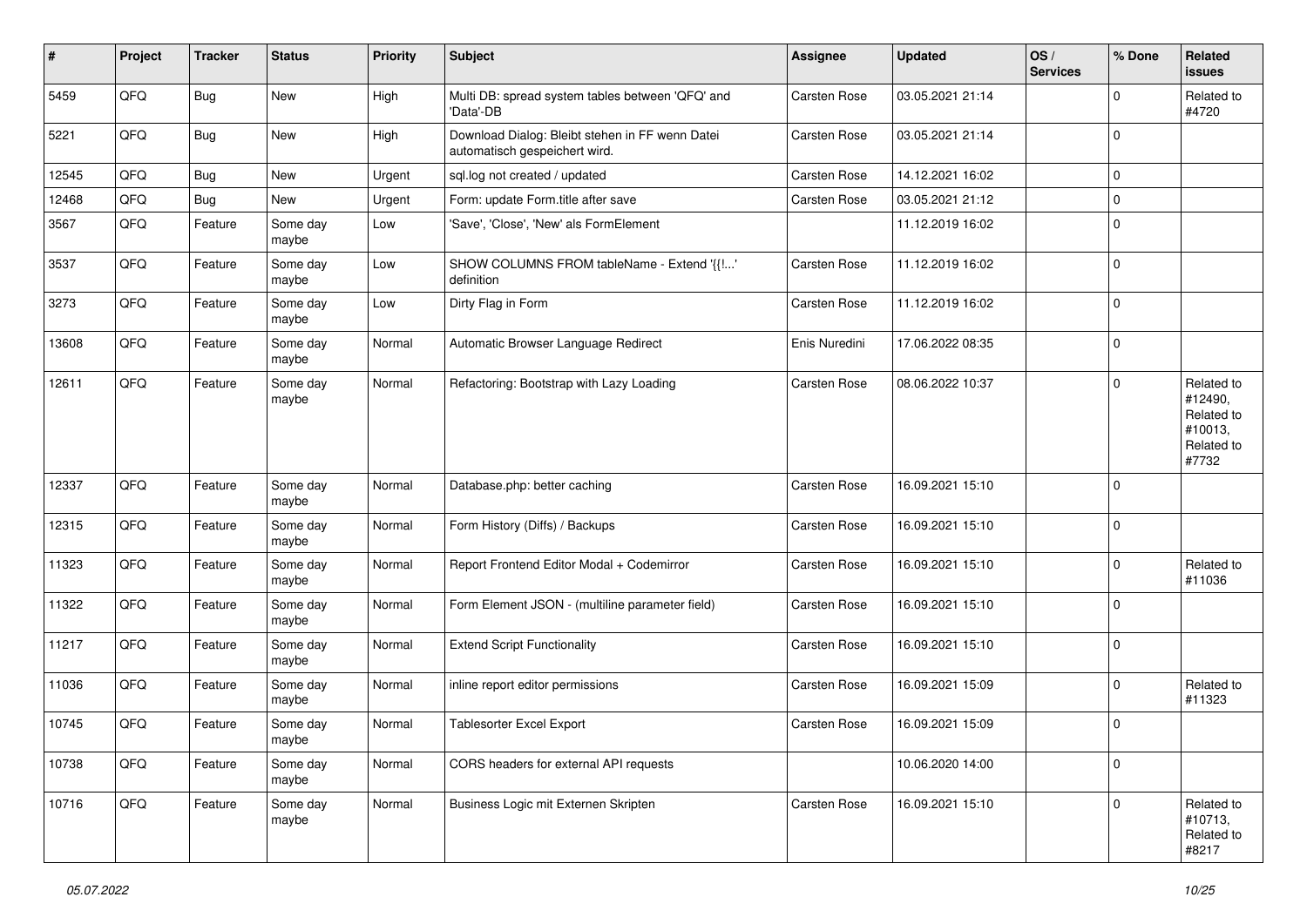| $\pmb{\#}$ | Project | <b>Tracker</b> | <b>Status</b>     | Priority | <b>Subject</b>                                     | <b>Assignee</b> | Updated          | OS/<br><b>Services</b> | % Done      | Related<br><b>issues</b>                                               |
|------------|---------|----------------|-------------------|----------|----------------------------------------------------|-----------------|------------------|------------------------|-------------|------------------------------------------------------------------------|
| 10116      | QFQ     | Feature        | Some day<br>maybe | Normal   | TypeAhead: Tag - show inside 'input' element       | Carsten Rose    | 16.09.2021 15:09 |                        | $\mathbf 0$ |                                                                        |
| 10095      | QFQ     | Feature        | Some day<br>maybe | Normal   | Generic Gitlab Integration into QFQ                | Carsten Rose    | 16.09.2021 15:10 |                        | $\mathbf 0$ |                                                                        |
| 10013      | QFQ     | Feature        | Some day<br>maybe | Normal   | FE.typ=editor: CodeMirror                          | Carsten Rose    | 08.06.2022 10:37 |                        | $\mathsf 0$ | Related to<br>#12611,<br>Related to<br>#12490,<br>Related to<br>#7732  |
| 9704       | QFQ     | Feature        | Some day<br>maybe | Normal   | Thumbnails Generieren beim Splitten von PDF Files  | Carsten Rose    | 11.12.2019 16:01 |                        | $\mathbf 0$ |                                                                        |
| 9579       | QFQ     | Feature        | Some day<br>maybe | Normal   | Multiform with Process Row                         | Carsten Rose    | 11.12.2019 16:01 |                        | $\mathsf 0$ |                                                                        |
| 9130       | QFQ     | Feature        | Some day<br>maybe | Normal   | tablesorter: Automatic Row numbering / Zeilenummer | Benjamin Baer   | 01.02.2020 23:22 |                        | $\mathbf 0$ |                                                                        |
| 8894       | QFQ     | Feature        | Some day<br>maybe | Normal   | Documentation Tags Usable in QFQ Application       | Carsten Rose    | 11.12.2019 16:01 |                        | $\mathbf 0$ |                                                                        |
| 8892       | QFQ     | Feature        | Some day<br>maybe | Normal   | Display and Edit SQL Comments in Form Editor       | Carsten Rose    | 11.12.2019 16:01 |                        | $\pmb{0}$   |                                                                        |
| 8586       | QFQ     | Feature        | Some day<br>maybe | Normal   | QFQ: Enhance Error message for 'record not found'  | Carsten Rose    | 16.09.2021 15:10 |                        | $\mathbf 0$ |                                                                        |
| 8522       | QFQ     | Feature        | Some day<br>maybe | Normal   | build QFQ - npm warnings                           | Benjamin Baer   | 01.02.2020 23:19 |                        | 50          |                                                                        |
| 8520       | QFQ     | Feature        | Some day<br>maybe | Normal   | Bring QFQ to Composer                              | Carsten Rose    | 16.09.2021 15:10 |                        | $\pmb{0}$   |                                                                        |
| 8101       | QFQ     | Feature        | Some day<br>maybe | Normal   | Password hash: support further hashing methods     | Carsten Rose    | 16.09.2021 15:10 |                        | $\mathsf 0$ |                                                                        |
| 8056       | QFQ     | Feature        | Some day<br>maybe | Normal   | Termin Organisation (Reservation)                  |                 | 01.02.2020 23:19 |                        | $\mathsf 0$ | Related to<br>#8658                                                    |
| 7921       | QFQ     | Feature        | Some day<br>maybe | Normal   | Rest API Export: URL kuerzer machen                |                 | 01.02.2020 23:19 |                        | $\mathbf 0$ |                                                                        |
| 7732       | QFQ     | Feature        | Some day<br>maybe | Normal   | Javascript: Lazy Loading der add on libs           | Benjamin Baer   | 08.06.2022 10:38 |                        | $\mathbf 0$ | Related to<br>#12611,<br>Related to<br>#12490,<br>Related to<br>#10013 |
| 7453       | QFQ     | Feature        | Some day<br>maybe | Normal   | import / export forms QFQ                          | Carsten Rose    | 16.09.2021 15:10 |                        | $\pmb{0}$   |                                                                        |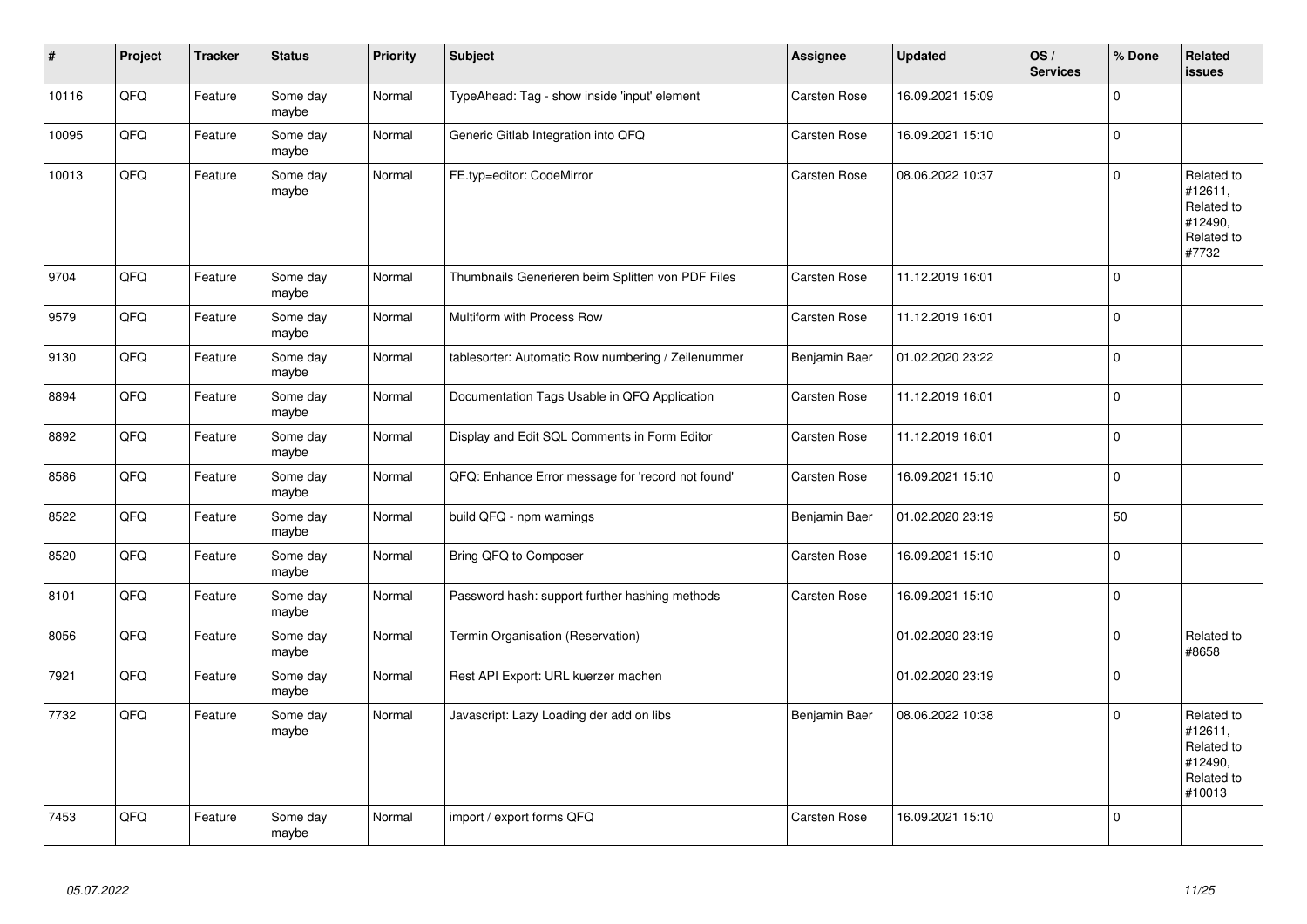| $\pmb{\sharp}$ | Project | <b>Tracker</b> | <b>Status</b>     | <b>Priority</b> | <b>Subject</b>                                                                                 | <b>Assignee</b> | <b>Updated</b>   | OS/<br><b>Services</b> | % Done      | Related<br><b>issues</b> |
|----------------|---------|----------------|-------------------|-----------------|------------------------------------------------------------------------------------------------|-----------------|------------------|------------------------|-------------|--------------------------|
| 7452           | QFQ     | Feature        | Some day<br>maybe | Normal          | automate deployment new QFQ version                                                            | Carsten Rose    | 16.09.2021 15:10 |                        | $\Omega$    |                          |
| 7336           | QFQ     | Feature        | Some day<br>maybe | Normal          | PDF Upload: disallow PDFs with specific Meta information                                       | Carsten Rose    | 11.12.2019 16:01 |                        | $\Omega$    |                          |
| 7278           | QFQ     | Feature        | Some day<br>maybe | Normal          | Form: Wert vordefinieren der immer gesetzt wird                                                |                 | 02.05.2021 09:27 |                        | $\Omega$    |                          |
| 7229           | QFQ     | Feature        | Some day<br>maybe | Normal          | New FormElement.type: Button                                                                   |                 | 01.02.2021 12:32 |                        | $\Omega$    |                          |
| 7108           | QFQ     | Feature        | Some day<br>maybe | Normal          | <b>QFQ Wrap Elements</b>                                                                       |                 | 11.12.2019 16:01 |                        | l 0         |                          |
| 7107           | QFQ     | Feature        | Some day<br>maybe | Normal          | Showcase Registration Tool: Anmeldung / Administration :<br>Liste Anmeldungen / Emaileinaldung | Carsten Rose    | 11.12.2019 16:01 |                        | $\Omega$    |                          |
| 7106           | QFQ     | Feature        | Some day<br>maybe | Normal          | Beispiel Nummerierung von Rows in Report                                                       |                 | 11.12.2019 16:01 |                        | l O         |                          |
| 7105           | QFQ     | Feature        | Some day<br>maybe | Normal          | Beispiel wie man in einer zweiten Tabelle speichert.                                           |                 | 11.12.2019 16:01 |                        | $\Omega$    |                          |
| 7104           | QFQ     | Feature        | Some day<br>maybe | Normal          | Manual: hint about escaping if '\r' appears in mail body                                       |                 | 11.12.2019 16:01 |                        | $\Omega$    |                          |
| 7100           | QFQ     | Feature        | Some day<br>maybe | Normal          | Download: log access, max downloads, time limit                                                |                 | 01.02.2020 23:19 |                        | $\Omega$    |                          |
| 6992           | QFQ     | Feature        | Some day<br>maybe | Normal          | DB exception: Syntax Highlight                                                                 |                 | 11.12.2019 16:01 |                        | $\mathbf 0$ | Related to<br>#5450      |
| 6972           | QFQ     | Feature        | Some day<br>maybe | Normal          | Fabric Clipboard / cross browser tab                                                           | Benjamin Baer   | 01.02.2020 23:21 |                        | $\mathbf 0$ |                          |
| 6970           | QFQ     | Feature        | Some day<br>maybe | Normal          | tablesorter: default fuer 'sortReset' aendern von 'Ctrl' zu 'Alt'                              | Benjamin Baer   | 01.02.2020 23:21 |                        | $\Omega$    |                          |
| 6715           | QFQ     | Feature        | Some day<br>maybe | Normal          | Code-Refactoring: dbArray vereinheitlichen                                                     | Carsten Rose    | 11.12.2019 16:02 |                        | $\mathbf 0$ |                          |
| 6704           | QFQ     | Feature        | Some day<br>maybe | Normal          | Upload Mode: Bilder in Notizen rechts sollen aktuellen<br>Upload repräsentieren.               |                 | 01.02.2020 23:19 |                        | $\Omega$    | Related to<br>#3264      |
| 6515           | QFQ     | Feature        | Some day<br>maybe | Normal          | Formular: Felder dynamisch ein/ausblenden                                                      |                 | 11.12.2019 16:02 |                        | $\Omega$    |                          |
| 6299           | QFQ     | Feature        | Some day<br>maybe | Normal          | Attack detection: log table with invalid SIP access                                            |                 | 11.12.2019 16:02 |                        | $\Omega$    | Related to<br>#3947      |
| 6288           | QFQ     | Feature        | Some day<br>maybe | Normal          | Best Practice: Erklaeren wie man ein Formular ganz in<br>'weiss' erstellen kann                |                 | 11.12.2019 16:02 |                        | $\mathbf 0$ |                          |
| 6084           | QFQ     | Feature        | Some day<br>maybe | Normal          | New escape type: 'D' - convert date                                                            |                 | 01.02.2020 23:19 |                        | $\Omega$    |                          |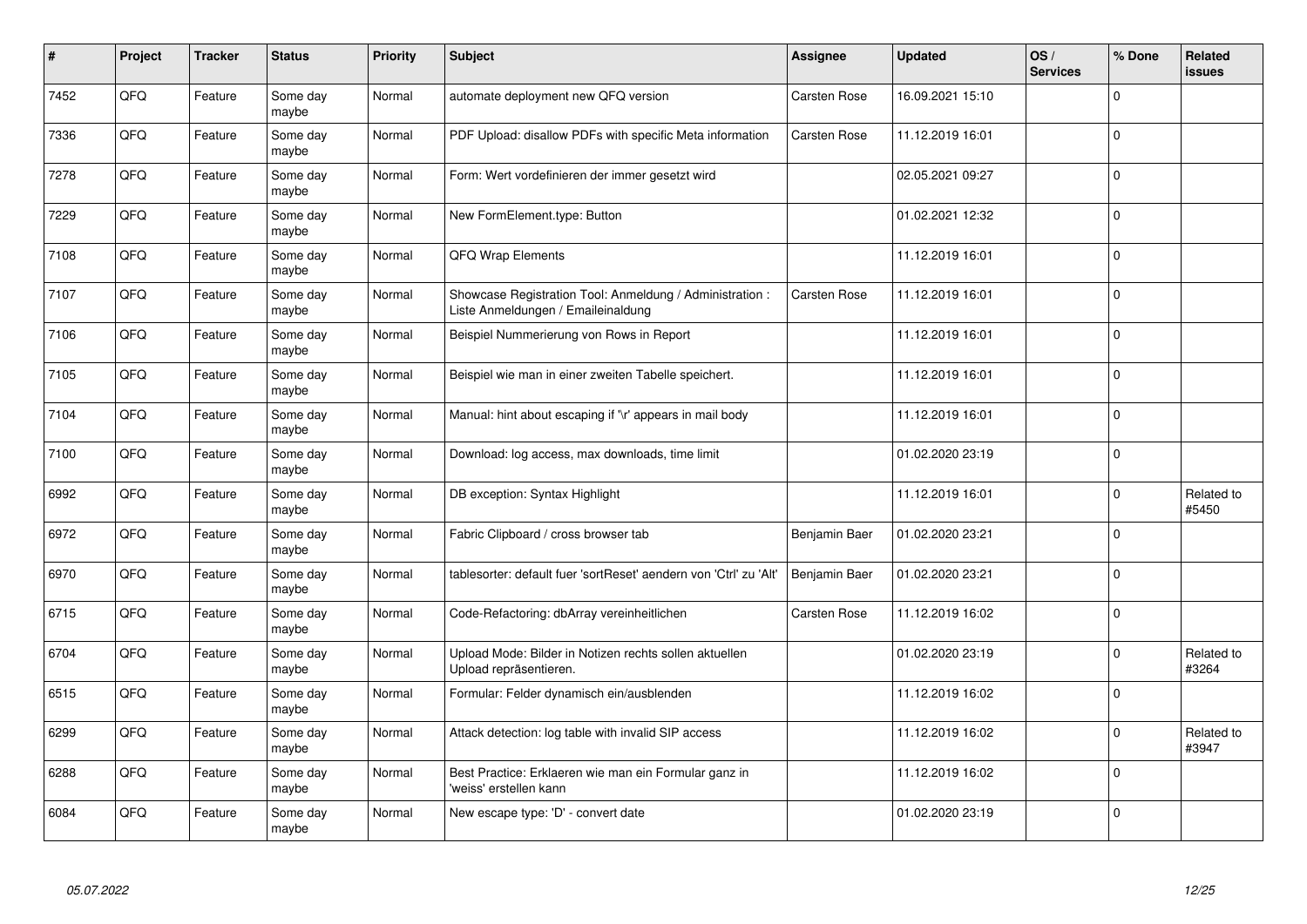| $\pmb{\#}$ | Project | <b>Tracker</b> | <b>Status</b>     | <b>Priority</b> | Subject                                                                           | <b>Assignee</b> | <b>Updated</b>   | OS/<br><b>Services</b> | % Done      | Related<br><b>issues</b>                    |
|------------|---------|----------------|-------------------|-----------------|-----------------------------------------------------------------------------------|-----------------|------------------|------------------------|-------------|---------------------------------------------|
| 6083       | QFQ     | Feature        | Some day<br>maybe | Normal          | Dynamic Update: Value Check via SQL                                               |                 | 11.12.2019 16:02 |                        | $\mathbf 0$ |                                             |
| 5983       | QFQ     | Feature        | Some day<br>maybe | Normal          | Form Submit (save & update): normalize date/-time FE                              | Carsten Rose    | 01.02.2020 23:19 |                        | $\mathbf 0$ |                                             |
| 5923       | QFQ     | Feature        | Some day<br>maybe | Normal          | fillStoreSystemBySqlLate                                                          |                 | 01.02.2020 23:19 |                        | $\mathbf 0$ |                                             |
| 5895       | QFQ     | Feature        | Some day<br>maybe | Normal          | Tutorial: List of all QFQ Features                                                |                 | 01.02.2020 23:19 |                        | $\mathbf 0$ |                                             |
| 5893       | QFQ     | Feature        | Some day<br>maybe | Normal          | Edit on double-click                                                              |                 | 01.02.2020 23:19 |                        | $\mathbf 0$ | Related to<br>#5894                         |
| 5892       | QFQ     | Feature        | Some day<br>maybe | Normal          | QFQ should use T3 API to manipulate FE GROUP<br>membership                        |                 | 01.02.2020 23:20 |                        | $\mathbf 0$ |                                             |
| 5852       | QFQ     | Feature        | Some day<br>maybe | Normal          | Logging: mail.log / sql.log - im FE anzeigen und via AJAX<br>aktualisieren        | Carsten Rose    | 01.02.2020 23:19 |                        | $\mathbf 0$ | Related to<br>#5885                         |
| 5851       | QFQ     | Feature        | Some day<br>maybe | Normal          | Queue System implementieren: MQTT, RabbitMQ                                       |                 | 01.02.2020 23:20 |                        | $\mathbf 0$ | Related to<br>#5715                         |
| 5850       | QFQ     | Feature        | Some day<br>maybe | Normal          | Deployment: In QFQ Doc best practice fuer zeitgemaesses<br>Deployment beschreiben |                 | 01.02.2020 23:20 |                        | $\mathbf 0$ |                                             |
| 5805       | QFQ     | Feature        | Some day<br>maybe | Normal          | TypeAHead SQL value instead of key stored                                         |                 | 01.02.2020 23:19 |                        | $\mathbf 0$ | Related to<br>#5444                         |
| 5783       | QFQ     | Feature        | Some day<br>maybe | Normal          | <b>BPMN View/Edit</b>                                                             |                 | 11.12.2019 16:02 |                        | $\mathbf 0$ |                                             |
| 5665       | QFQ     | Feature        | Some day<br>maybe | Normal          | Versuch das '{{!' nicht mehr noetig ist.                                          | Carsten Rose    | 01.02.2020 23:20 |                        | $\mathbf 0$ | Related to<br>#7432,<br>Related to<br>#7434 |
| 5579       | QFQ     | Feature        | Some day<br>maybe | Normal          | Enhance Doc / Presentation: variable type 'link column type'                      | Carsten Rose    | 01.02.2020 23:19 |                        | $\mathbf 0$ |                                             |
| 5548       | QFQ     | Feature        | Some day<br>maybe | Normal          | 801 Textfiles/Scriptfiles als Thumbnail                                           | Carsten Rose    | 07.03.2022 16:26 |                        | $\mathbf 0$ |                                             |
| 5480       | QFQ     | Feature        | Some day<br>maybe | Normal          | QFQ: Dokumentation mit Screenshots versehen                                       | Carsten Rose    | 01.02.2020 23:20 |                        | $\mathbf 0$ | Related to<br>#9879                         |
| 5455       | QFQ     | Feature        | Some day<br>maybe | Normal          | Mail Redirects grld abhaengig                                                     |                 | 01.02.2020 23:20 |                        | $\mathbf 0$ |                                             |
| 5452       | QFQ     | Feature        | Some day<br>maybe | Normal          | Thumbnails from PDF: bad quality                                                  |                 | 01.02.2020 23:20 |                        | $\mathbf 0$ |                                             |
| 5428       | QFQ     | Feature        | Some day<br>maybe | Normal          | secure thumbnail: late render on access.                                          | Carsten Rose    | 01.02.2020 23:20 |                        | $\mathbf 0$ |                                             |
| 5389       | QFG     | Feature        | Some day<br>maybe | Normal          | QFQ Design: Multline label / note                                                 | Benjamin Baer   | 01.02.2020 23:19 |                        | $\mathsf 0$ |                                             |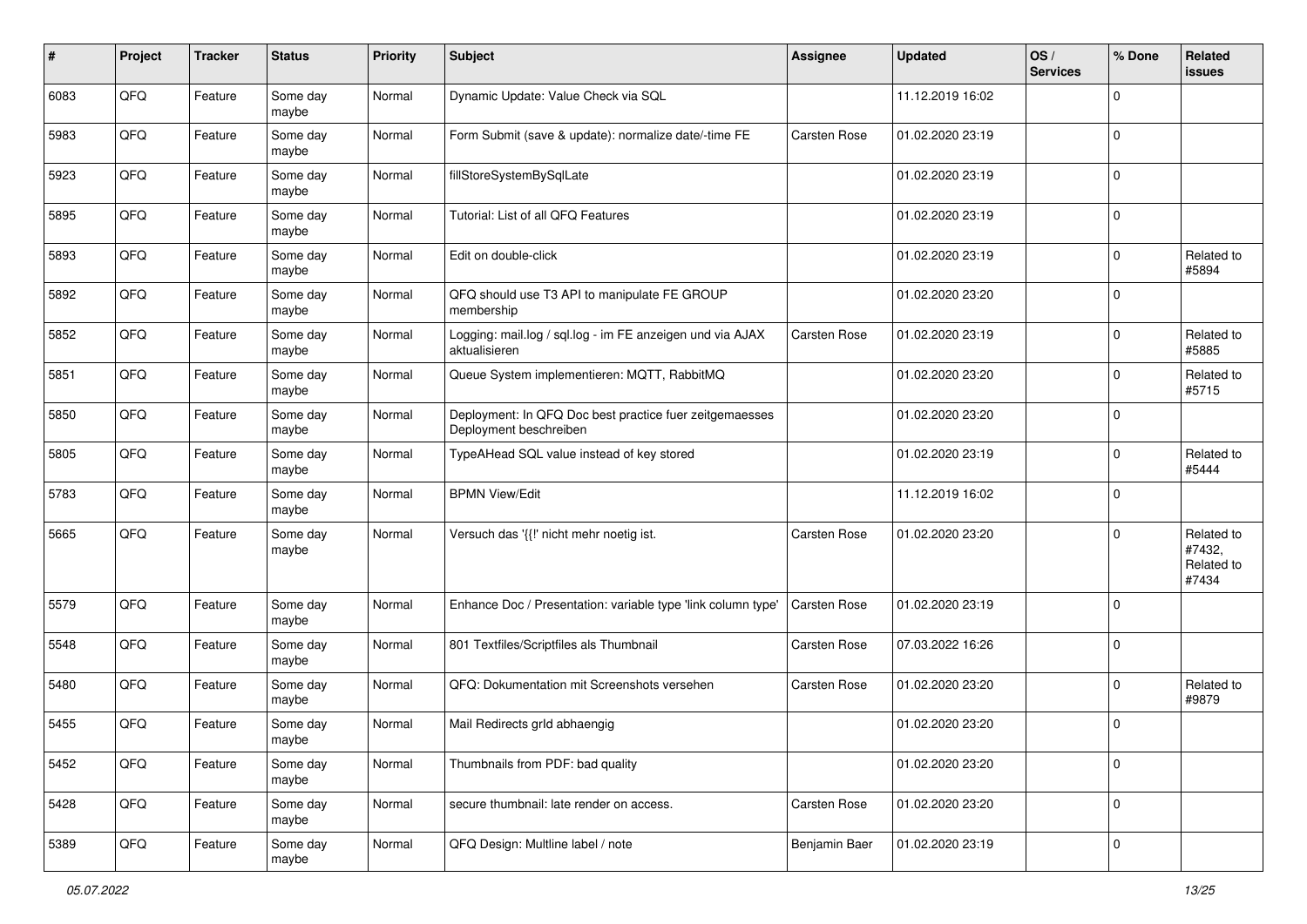| $\sharp$ | Project | <b>Tracker</b> | <b>Status</b>     | <b>Priority</b> | <b>Subject</b>                                                                                                                                                | <b>Assignee</b>     | <b>Updated</b>   | OS/<br><b>Services</b> | % Done      | Related<br><b>issues</b> |
|----------|---------|----------------|-------------------|-----------------|---------------------------------------------------------------------------------------------------------------------------------------------------------------|---------------------|------------------|------------------------|-------------|--------------------------|
| 5342     | QFQ     | Feature        | Some day<br>maybe | Normal          | link - with HTML Attributes                                                                                                                                   |                     | 01.02.2020 23:20 |                        | $\Omega$    | Related to<br>#14077     |
| 5160     | QFQ     | Feature        | Some day<br>maybe | Normal          | QFQ collaborative / together.js, ShareJS, y-js, collaborative,                                                                                                |                     | 11.12.2019 16:02 |                        | $\mathbf 0$ |                          |
| 5132     | QFQ     | Feature        | Some day<br>maybe | Normal          | Error Message sendmail missing attachment: more details                                                                                                       | Carsten Rose        | 01.02.2020 23:19 |                        | $\Omega$    |                          |
| 5129     | QFQ     | Feature        | Some day<br>maybe | Normal          | Reports: SQL fuer x Achse und y Achse                                                                                                                         |                     | 11.12.2019 16:02 |                        | $\Omega$    |                          |
| 5024     | QFQ     | Feature        | Some day<br>maybe | Normal          | Fabric: Generate PDF with edits                                                                                                                               | Benjamin Baer       | 01.02.2020 23:20 |                        | $\mathbf 0$ | Related to<br>#10704     |
| 4974     | QFQ     | Feature        | Some day<br>maybe | Normal          | Long polling - inform all listening clients of changes                                                                                                        |                     | 11.12.2019 16:02 |                        | $\Omega$    |                          |
| 4956     | QFQ     | Feature        | Some day<br>maybe | Normal          | Sendmail: Benutzerdefinierte Headers                                                                                                                          | Carsten Rose        | 11.12.2019 16:02 |                        | $\Omega$    |                          |
| 4872     | QFQ     | Feature        | Some day<br>maybe | Normal          | Fields of Typo3 page available in STORE_TYPO3                                                                                                                 | Carsten Rose        | 01.02.2020 23:19 |                        | $\Omega$    |                          |
| 4869     | QFQ     | Feature        | Some day<br>maybe | Normal          | Dynamic Update (show, hide, readonly?, required?) for<br>Template Group Elements                                                                              | Carsten Rose        | 01.02.2020 23:19 |                        | $\Omega$    | Related to<br>#4865      |
| 4839     | QFQ     | Feature        | Some day<br>maybe | Normal          | qfq-handle in <head> Abschnitt</head>                                                                                                                         | Carsten Rose        | 11.12.2019 16:02 |                        | $\mathbf 0$ |                          |
| 4816     | QFQ     | Feature        | Some day<br>maybe | Normal          | Templates for QFQ Reports (Tables, Radios, )                                                                                                                  |                     | 01.02.2020 23:20 |                        | $\mathbf 0$ |                          |
| 4757     | QFQ     | Feature        | Some day<br>maybe | Normal          | Test subrecord: download links ok? Links ok?                                                                                                                  | Carsten Rose        | 01.02.2020 23:20 |                        | $\mathbf 0$ |                          |
| 4719     | QFQ     | Feature        | Some day<br>maybe | Normal          | Custom Message in Client in case of 'Browser tab close,<br>modification will be lost'                                                                         |                     | 01.02.2020 23:20 |                        | $\Omega$    |                          |
| 4652     | QFQ     | Feature        | Some day<br>maybe | Normal          | UZH CD: Weiterleitung auf benutzerdefinierte 403/404 Seite                                                                                                    | <b>Carsten Rose</b> | 01.02.2020 23:20 |                        | $\mathbf 0$ |                          |
| 4650     | QFQ     | Feature        | Some day<br>maybe | Normal          | Convert html to doc/rtf                                                                                                                                       | Carsten Rose        | 01.02.2020 23:20 |                        | $\Omega$    | Related to<br>#10704     |
| 4640     | QFQ     | Feature        | Some day<br>maybe | Normal          | Rename System Forms                                                                                                                                           |                     | 01.02.2020 23:20 |                        | $\Omega$    |                          |
| 4627     | QFQ     | Feature        | Some day<br>maybe | Normal          | dbupdate: all tables - check 'create', 'modified' if it is<br>possible to change to default 'CURRENT_TIMESTAMP' and<br>modified 'ON UPDATE CURRENT TIMESTAMP' |                     | 01.02.2020 23:20 |                        | $\mathbf 0$ |                          |
| 4626     | QFQ     | Feature        | Some day<br>maybe | Normal          | Mobile View: 'classBody=qfq-form-right' makes no sense                                                                                                        |                     | 01.02.2020 23:20 |                        | $\Omega$    |                          |
| 4606     | QFQ     | Feature        | Some day<br>maybe | Normal          | link: qualifier to render bootstrap button                                                                                                                    | Carsten Rose        | 01.02.2020 23:19 |                        | $\Omega$    |                          |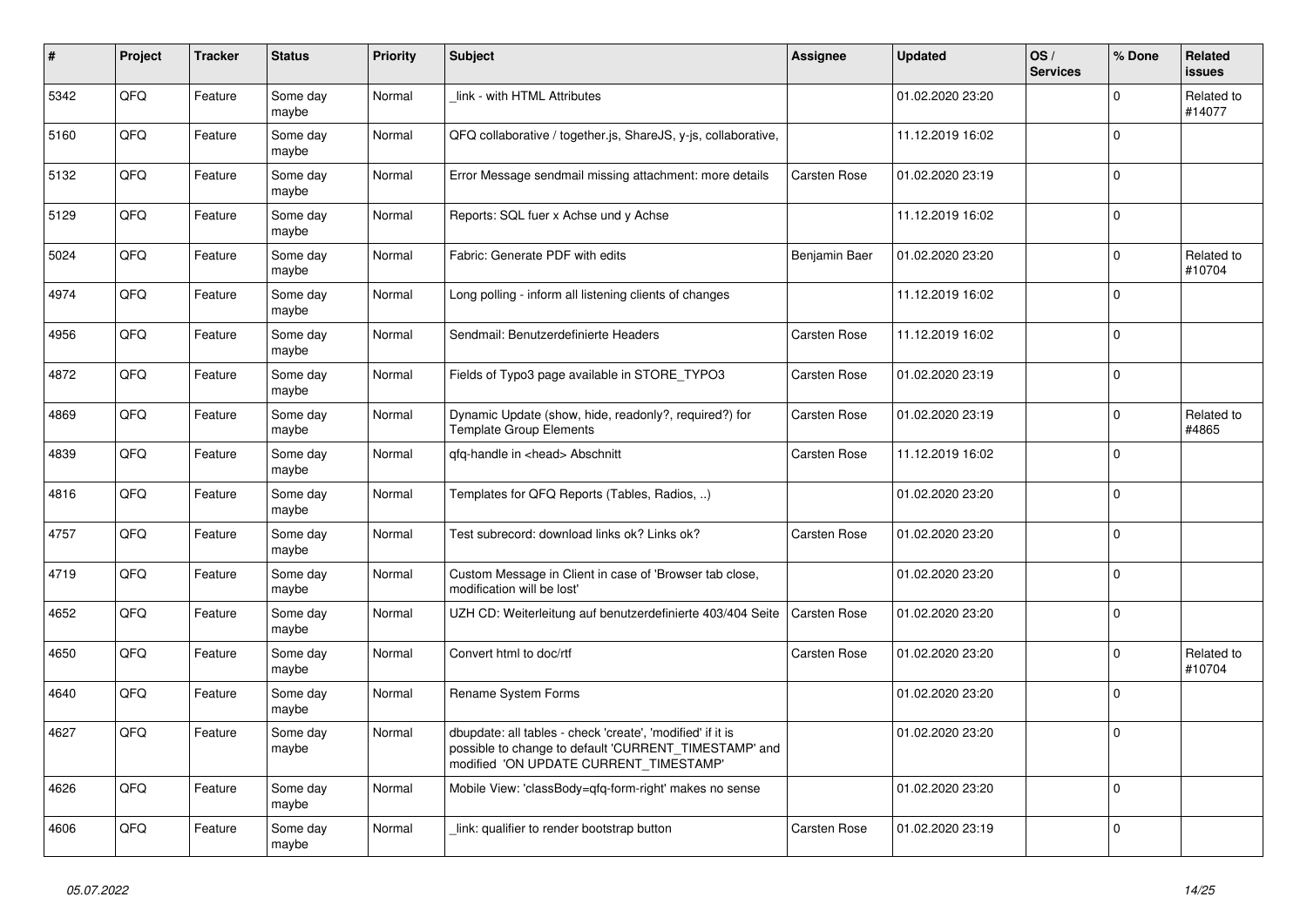| $\sharp$ | Project | <b>Tracker</b> | <b>Status</b>     | <b>Priority</b> | <b>Subject</b>                                                                                                          | <b>Assignee</b> | <b>Updated</b>   | OS/<br><b>Services</b> | % Done      | Related<br><b>issues</b>                    |
|----------|---------|----------------|-------------------|-----------------|-------------------------------------------------------------------------------------------------------------------------|-----------------|------------------|------------------------|-------------|---------------------------------------------|
| 4551     | QFQ     | Feature        | Some day<br>maybe | Normal          | Set 'pills' via dynamicUpdate to show/hide/disabled                                                                     |                 | 01.02.2020 23:20 |                        | $\Omega$    | Related to<br>#3752                         |
| 4536     | QFQ     | Feature        | Some day<br>maybe | Normal          | FE upload: problem with delete if mutliple uploads an<br>FE.name="                                                      |                 | 01.02.2020 23:20 |                        | $\mathbf 0$ |                                             |
| 4446     | QFQ     | Feature        | Some day<br>maybe | Normal          | New FE get same feldContainerId as last modifed FE                                                                      |                 | 01.02.2020 23:20 |                        | $\Omega$    |                                             |
| 4445     | QFQ     | Feature        | Some day<br>maybe | Normal          | template group: Option to simulate fieldset                                                                             |                 | 28.06.2021 14:11 |                        | $\mathbf 0$ |                                             |
| 4444     | QFQ     | Feature        | Some day<br>maybe | Normal          | FE.type=upload: detect mime type                                                                                        |                 | 11.12.2019 16:02 |                        | $\mathbf 0$ | Related to<br>#4303                         |
| 4443     | QFQ     | Feature        | Some day<br>maybe | Normal          | Form: multiple secondary tables                                                                                         |                 | 01.02.2020 23:20 |                        | $\Omega$    |                                             |
| 4442     | QFQ     | Feature        | Some day<br>maybe | Normal          | Special Column Name: _link - new symbol G (Glyph) to<br>choose any available symbol                                     |                 | 11.12.2019 16:02 |                        | $\Omega$    |                                             |
| 4440     | QFQ     | Feature        | Some day<br>maybe | Normal          | Manual.rst: explain how to. expand PHP Session to 4h                                                                    |                 | 11.12.2019 16:02 |                        | $\mathbf 0$ |                                             |
| 4439     | QFQ     | Feature        | Some day<br>maybe | Normal          | Log: report all actions fired by an FE Element, incl. the<br>original directive (slaveld, sqlInsert, )                  |                 | 01.02.2020 23:20 |                        | $\mathbf 0$ | Related to<br>#4432,<br>Related to<br>#5458 |
| 4435     | QFQ     | Feature        | Some day<br>maybe | Normal          | Report: striptags - specify allowed tags                                                                                |                 | 01.02.2020 23:20 |                        | $\mathbf 0$ |                                             |
| 4433     | QFQ     | Feature        | Some day<br>maybe | Normal          | Log when SIP will be destroyed by QFQ for any (security)<br>reason                                                      |                 | 01.02.2020 23:20 |                        | $\Omega$    | Related to<br>#4432,<br>Related to<br>#5458 |
| 4420     | QFQ     | Feature        | Some day<br>maybe | Normal          | Client: Local Storage - store the changes of a form, local in<br>the browser.                                           | Benjamin Baer   | 11.12.2019 16:02 |                        | $\mathbf 0$ |                                             |
| 4365     | QFQ     | Feature        | Some day<br>maybe | Normal          | Multi Language: new way of config                                                                                       | Carsten Rose    | 01.02.2020 23:20 |                        | $\mathbf 0$ |                                             |
| 4349     | QFQ     | Feature        | Some day<br>maybe | Normal          | link download: downloaded external URL to<br>deliver/concatenate - check mimetipe and handle it correctly               | Carsten Rose    | 11.12.2019 16:02 |                        | 0           |                                             |
| 4343     | QFQ     | Feature        | Some day<br>maybe | Normal          | Link: Classifier to add 'attributes'                                                                                    | Carsten Rose    | 01.02.2020 23:20 |                        | $\Omega$    | Related to<br>#14077                        |
| 4330     | QFG     | Feature        | Some day<br>maybe | Normal          | Error Message: report missing {{ / }} in sqlUpdate, sqlInsert,<br>sqlDelete, sqlAfter, sqlBefore in FE action elements. | Carsten Rose    | 01.02.2020 23:20 |                        | 0           |                                             |
| 4259     | QFQ     | Feature        | Some day<br>maybe | Normal          | Instant trigger a cron job                                                                                              | Carsten Rose    | 11.12.2019 16:03 |                        | $\mathbf 0$ |                                             |
| 4197     | QFQ     | Feature        | Some day<br>maybe | Normal          | Unit Test fuer JSON Stream von QuickFormQuery.php ><br>doForm()                                                         | Carsten Rose    | 11.12.2019 16:03 |                        | $\mathbf 0$ |                                             |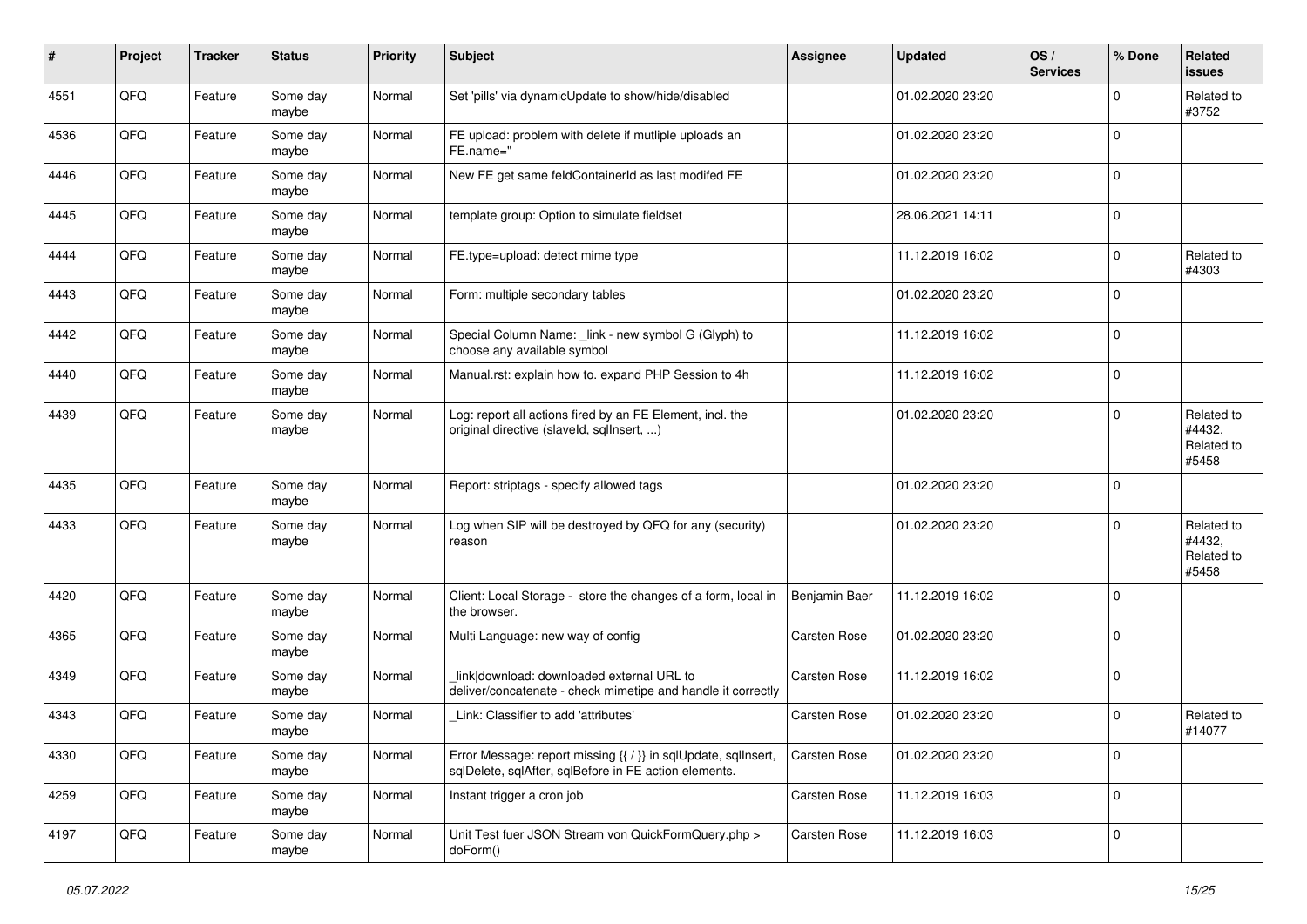| $\sharp$ | Project | <b>Tracker</b> | <b>Status</b>     | <b>Priority</b> | Subject                                                                                                                                                  | <b>Assignee</b>     | <b>Updated</b>   | OS/<br><b>Services</b> | % Done              | Related<br><b>issues</b>                    |
|----------|---------|----------------|-------------------|-----------------|----------------------------------------------------------------------------------------------------------------------------------------------------------|---------------------|------------------|------------------------|---------------------|---------------------------------------------|
| 4027     | QFQ     | Feature        | Some day<br>maybe | Normal          | Missing: orange 'check' / 'bullet'                                                                                                                       |                     | 11.12.2019 16:03 |                        | $\mathbf 0$         |                                             |
| 4026     | QFQ     | Feature        | Some day<br>maybe | Normal          | sqlLog.sql: log number of FE.id                                                                                                                          | Carsten Rose        | 11.12.2019 16:03 |                        | $\mathbf 0$         | Related to<br>#5458                         |
| 3991     | QFQ     | Feature        | Some day<br>maybe | Normal          | report: Columnname '_skipWrap' skips 'fbeg', 'fend'                                                                                                      | Carsten Rose        | 11.12.2019 16:03 |                        | $\mathbf 0$         |                                             |
| 3947     | QFQ     | Feature        | Some day<br>maybe | Normal          | Attack detectect: logout current user                                                                                                                    | Carsten Rose        | 11.12.2019 16:03 |                        | $\mathbf 0$         | Related to<br>#5458,<br>Related to<br>#6299 |
| 3942     | QFQ     | Feature        | Some day<br>maybe | Normal          | Action Elemente: neu generierte IDs via FE weitergeben                                                                                                   | <b>Carsten Rose</b> | 11.12.2019 16:03 |                        | $\mathbf 0$         | Related to<br>#3941                         |
| 3941     | QFQ     | Feature        | Some day<br>maybe | Normal          | sqlAfter: es sollten mehrere moeglich sein                                                                                                               | Carsten Rose        | 11.12.2019 16:03 |                        | $\mathbf 0$         | Related to<br>#3942                         |
| 3905     | QFQ     | Feature        | Some day<br>maybe | Normal          | Documentation: Best Practice anhand eines Online<br>Bewerbungstools                                                                                      | Carsten Rose        | 11.12.2019 16:03 |                        | $\mathbf 0$         |                                             |
| 3900     | QFQ     | Feature        | Some day<br>maybe | Normal          | Extend documentation of 'Copy / Paste'                                                                                                                   | Carsten Rose        | 11.12.2019 16:03 |                        | $\mathbf 0$         | Related to<br>#3899                         |
| 3880     | QFQ     | Feature        | Some day<br>maybe | Normal          | Form 'Form': anlegen einer Tabelle                                                                                                                       |                     | 14.01.2021 10:12 |                        | $\mathbf 0$         |                                             |
| 3879     | QFQ     | Feature        | Some day<br>maybe | Normal          | Form 'FormElement': Beim Feld 'name' rechts in der Notiz<br>einen Link einblenden - a) aktuelle Definition anzeigen, b)<br>Spalte in der Tabelle anlegen |                     | 11.12.2019 16:03 |                        | $\mathbf 0$         |                                             |
| 3878     | QFQ     | Feature        | Some day<br>maybe | Normal          | Form 'FormElement': Spalte 'name' typeAhead mit<br>Spaltennamen der Primarytable.                                                                        |                     | 11.12.2019 16:03 |                        | $\mathbf 0$         |                                             |
| 3877     | QFQ     | Feature        | Some day<br>maybe | Normal          | FormEditor: die Felder die aktuell nicht gebraucht werden<br>nur auf readonly/disabled setzen (nicht ausblenden > das<br>irritiert.                      | Carsten Rose        | 11.12.2019 16:03 |                        | $\mathbf 0$         |                                             |
| 3708     | QFQ     | Feature        | Some day<br>maybe | Normal          | Form: input - 'specialchars', 'none'  gewisse tags<br>erlauben, andere verbieten                                                                         | Carsten Rose        | 11.12.2019 16:02 |                        | $\mathbf 0$         | Related to<br>#14320                        |
| 3692     | QFQ     | Feature        | Some day<br>maybe | Normal          | QFQ Webseite                                                                                                                                             | Benjamin Baer       | 11.12.2019 16:02 |                        | $\mathbf 0$         | Related to<br>#5033                         |
| 3677     | QFQ     | Feature        | Some day<br>maybe | Normal          | wkhtmitopdf: FE User access prohibited, if client IP changes<br>- \$TYPO3 CONF VARS[FE][lockIP]                                                          | Carsten Rose        | 11.12.2019 16:02 |                        | $\mathbf 0$         |                                             |
| 3666     | QFG     | Feature        | Some day<br>maybe | Normal          | a) Performance Messung: mysql_real_escape_string() im<br>Vergleich zu str_replace(), b) doppeltes Aufrufen von<br>mysql_real_escape_string()             | Carsten Rose        | 11.12.2019 16:02 |                        | $\mathsf{O}\xspace$ |                                             |
| 3646     | QFQ     | Feature        | Some day<br>maybe | Normal          | Moeglichkeit HTML Tags in Reports auszugeben (zu<br>enkodieren: htmlspecialchars)                                                                        |                     | 11.12.2019 16:02 |                        | $\mathbf 0$         | Related to<br>#14320                        |
| 3617     | QFO     | Feature        | Some day<br>maybe | Normal          | Load javascripts at bottom                                                                                                                               |                     | 11.12.2019 16:02 |                        | $\mathbf 0$         |                                             |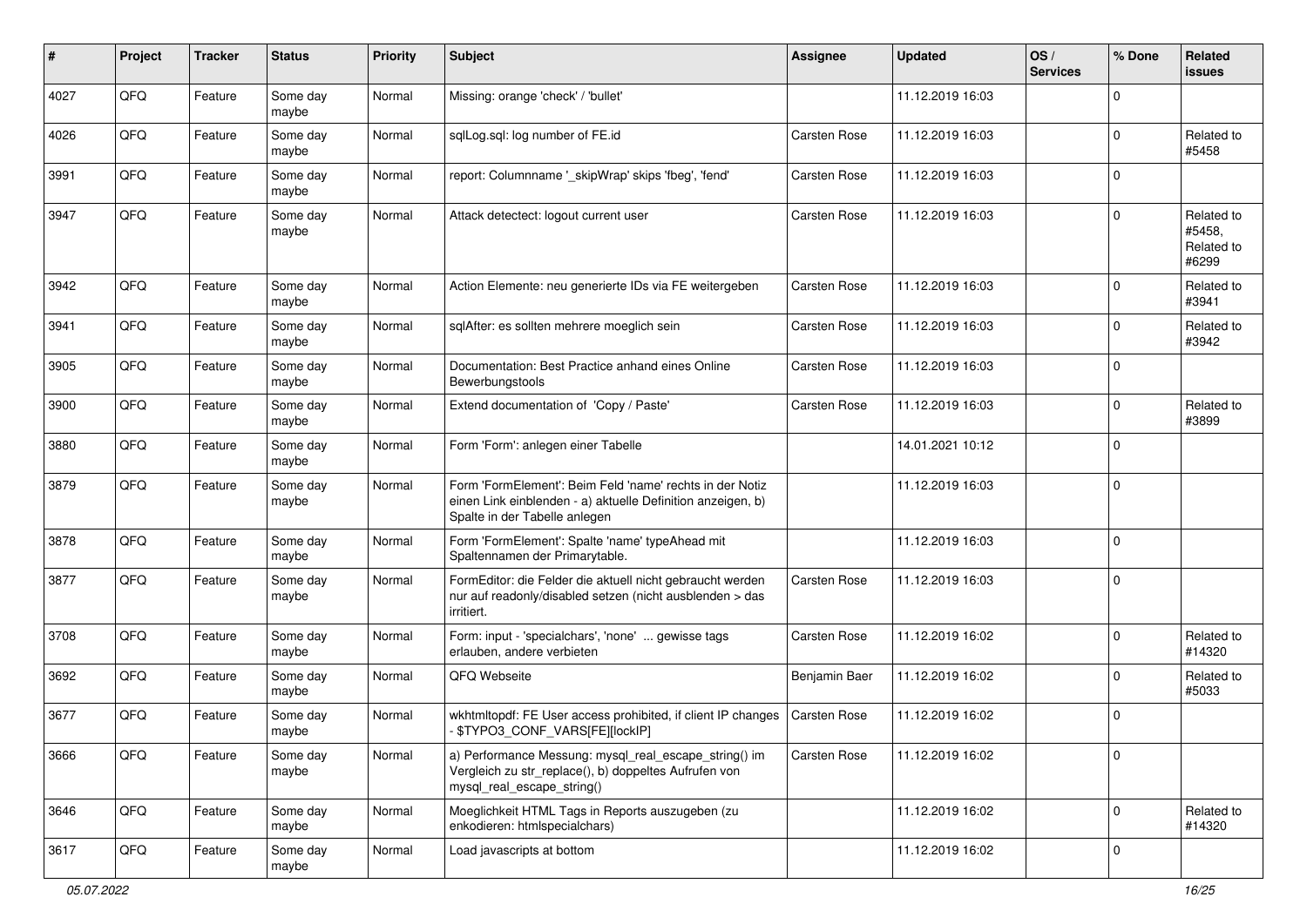| $\pmb{\#}$ | Project | <b>Tracker</b> | <b>Status</b>     | <b>Priority</b> | <b>Subject</b>                                                                                                     | <b>Assignee</b> | <b>Updated</b>   | OS/<br><b>Services</b> | % Done      | Related<br>issues                           |
|------------|---------|----------------|-------------------|-----------------|--------------------------------------------------------------------------------------------------------------------|-----------------|------------------|------------------------|-------------|---------------------------------------------|
| 3495       | QFQ     | Feature        | Some day<br>maybe | Normal          | Predifined Parameter werden nicht in '+' (add new record)<br>SIP gerendert.                                        |                 | 11.12.2019 16:02 |                        | $\Omega$    |                                             |
| 3458       | QFQ     | Feature        | Some day<br>maybe | Normal          | Display 'Edit Form Element'-Checkbox on form: should<br>depend on FE Group                                         | Carsten Rose    | 11.12.2019 16:02 |                        | $\mathbf 0$ | Related to<br>#3447                         |
| 3457       | QFQ     | Feature        | Some day<br>maybe | Normal          | LDAP: concat multi values to one single entry                                                                      | Carsten Rose    | 11.12.2019 16:02 |                        | $\Omega$    |                                             |
| 3415       | QFQ     | Feature        | Some day<br>maybe | Normal          | FE Login Box Templatefile                                                                                          | Benjamin Baer   | 11.12.2019 16:02 |                        | $\mathbf 0$ |                                             |
| 3402       | QFQ     | Feature        | Some day<br>maybe | Normal          | Syntax Highlighting via CodeMirror                                                                                 | Carsten Rose    | 11.12.2019 16:02 |                        | 100         | Related to<br>#3207                         |
| 3385       | QFQ     | Feature        | Some day<br>maybe | Normal          | templateGroup: insert/update/delete non primary records                                                            | Carsten Rose    | 11.12.2019 16:02 |                        | $\Omega$    |                                             |
| 3350       | QFQ     | Feature        | Some day<br>maybe | Normal          | FormEditor: Hilfetext hinter 'checktype'                                                                           | Carsten Rose    | 11.12.2019 16:02 |                        | l 0         |                                             |
| 3332       | QFQ     | Feature        | Some day<br>maybe | Normal          | Uploads: Thumbnails, Details zum hochgeladenen File                                                                | Carsten Rose    | 11.12.2019 16:02 |                        | $\Omega$    | Related to<br>#3264,<br>Related to<br>#5333 |
| 3331       | QFQ     | Feature        | Some day<br>maybe | Normal          | Default Tooltip fuer _page? Links: mit Form und Record ID                                                          | Carsten Rose    | 11.12.2019 16:02 |                        | $\Omega$    |                                             |
| 3291       | QFQ     | Feature        | Some day<br>maybe | Normal          | AutoCron websiteToken                                                                                              | Carsten Rose    | 11.12.2019 16:02 |                        | $\mathbf 0$ | Related to<br>#4250                         |
| 3285       | QFQ     | Feature        | Some day<br>maybe | Normal          | Zeichenlimit pro Feld: textarea / editor                                                                           | Carsten Rose    | 11.12.2019 16:02 |                        | l 0         |                                             |
| 3267       | QFQ     | Feature        | Some day<br>maybe | Normal          | 2 Forms auf einer Seite: real + Read only                                                                          | Carsten Rose    | 11.12.2019 16:03 |                        | $\Omega$    |                                             |
| 3216       | QFQ     | Feature        | Some day<br>maybe | Normal          | dynamic update für checkbox label2                                                                                 | Carsten Rose    | 11.12.2019 16:03 |                        | $\Omega$    | Related to<br>#2081                         |
| 2995       | QFQ     | Feature        | Some day<br>maybe | Normal          | Dropdown JQuery Plugin: 'chosen' - Moeglichkeit um Select<br>Listen mehr Funktion zu geben. Kein Bootstrap noetig. | Carsten Rose    | 11.12.2019 16:03 |                        | $\Omega$    |                                             |
| 2950       | QFQ     | Feature        | Some day<br>maybe | Normal          | Inhalt QFQ Records als File                                                                                        |                 | 11.12.2019 16:03 |                        | $\Omega$    |                                             |
| 2084       | QFQ     | Feature        | Some day<br>maybe | Normal          | Mailto mit encryption: Subrecord                                                                                   | Carsten Rose    | 11.12.2019 16:03 |                        | $\Omega$    | Related to<br>#2082                         |
| 1946       | QFQ     | Feature        | Some day<br>maybe | Normal          | Kontrolle ob der ReadOnly Modus bei den<br>Formularelementen korrekt implementiert ist                             | Carsten Rose    | 11.12.2019 16:03 |                        | l 0         |                                             |
| 1635       | QFQ     | Feature        | Some day<br>maybe | Normal          | QFQ Extension content record: weitere Optionen<br>einblenden.                                                      | Carsten Rose    | 11.12.2019 16:03 |                        | l 0         |                                             |
| 1623       | QFQ     | Feature        | Some day<br>maybe | Normal          | RealURL                                                                                                            |                 | 11.12.2019 16:03 |                        | 30          |                                             |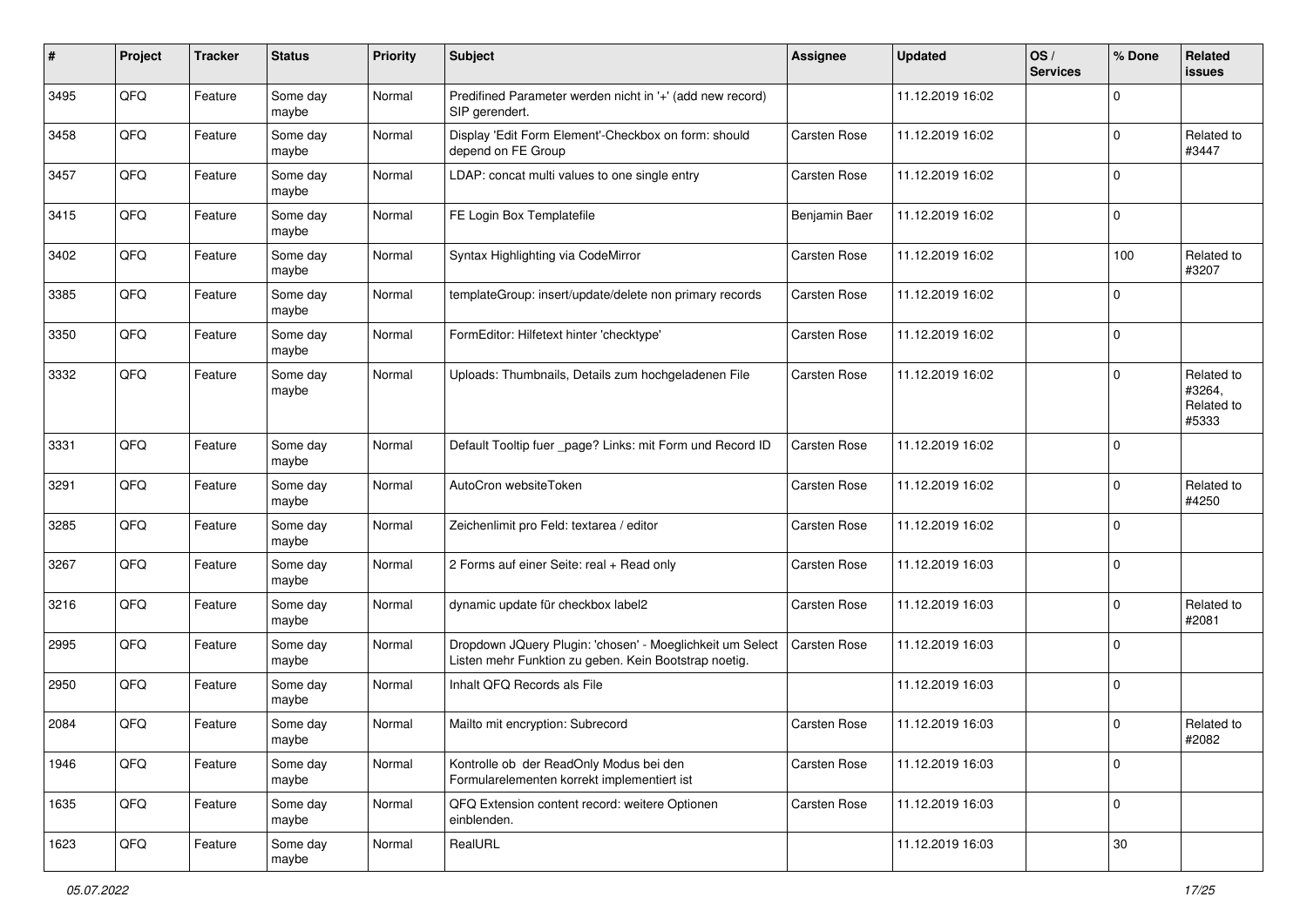| $\pmb{\#}$ | Project | <b>Tracker</b> | <b>Status</b>              | <b>Priority</b> | Subject                                                                                                     | <b>Assignee</b> | <b>Updated</b>   | OS/<br><b>Services</b> | % Done      | Related<br><b>issues</b>                    |
|------------|---------|----------------|----------------------------|-----------------|-------------------------------------------------------------------------------------------------------------|-----------------|------------------|------------------------|-------------|---------------------------------------------|
| 1510       | QFQ     | Feature        | Some day<br>maybe          | Normal          | jquery von google laden, falls das nicht geht lokal                                                         |                 | 11.12.2019 16:03 |                        | $\Omega$    |                                             |
| 1253       | QFQ     | Feature        | Some day<br>maybe          | Normal          | QF: Colorpicker                                                                                             |                 | 11.12.2019 16:03 |                        | l O         |                                             |
| 1251       | QFQ     | Feature        | Some day<br>maybe          | Normal          | QF: Combo                                                                                                   |                 | 11.12.2019 16:03 |                        | $\Omega$    |                                             |
| 1234       | QFG     | Feature        | Some day<br>maybe          | Normal          | QF: Record numbering: Im Grid soll in Spalte 1optional die<br>laufende Nummer der Records angezeigt werden. |                 | 01.02.2020 23:20 |                        | $\Omega$    |                                             |
| 955        | QFQ     | Feature        | Some day<br>maybe          | Normal          | QF: Notizen vor/nach dem Form                                                                               |                 | 01.02.2020 23:20 |                        | $\mathbf 0$ |                                             |
| 4258       | QFQ     | Feature        | Some day<br>maybe          | High            | System Defaults: Forms                                                                                      | Carsten Rose    | 03.05.2021 21:14 |                        | $\Omega$    |                                             |
| 3990       | QFQ     | Feature        | Some day<br>maybe          | High            | custom class definition: add space automatically                                                            | Carsten Rose    | 03.05.2021 21:14 |                        | l O         |                                             |
| 3967       | QFQ     | Feature        | Some day<br>maybe          | High            | Report: Checkbox, Radio, Dropdown, Input welches ohne<br>Submit funktioniert - 'Inline-Form'                | Carsten Rose    | 03.05.2021 21:14 |                        | I٥          |                                             |
| 3848       | QFQ     | Feature        | Some day<br>maybe          | High            | Antivirus check fuer Upload files in qfq?                                                                   | Carsten Rose    | 03.05.2021 21:14 |                        | $\mathbf 0$ | Related to<br>#4131                         |
| 880        | QFQ     | Feature        | Some day<br>maybe          | Urgent          | Security: PHP, SQL Injection, XSS                                                                           |                 | 03.05.2021 21:14 |                        | $\Omega$    | Related to<br>#14320                        |
| 13572      | QFQ     | Feature        | Feedback                   | Normal          | Form Load: misleading error message on trying to load non<br>existent primary record                        | Enis Nuredini   | 16.05.2022 23:16 |                        | 100         |                                             |
| 12584      | QFQ     | Feature        | Feedback                   | Normal          | T3 v10 migration script: replace alias-patterns (v11)                                                       | Carsten Rose    | 28.05.2022 11:12 |                        | 100         |                                             |
| 10782      | QFQ     | Feature        | Feedback                   | Normal          | Tiny MCE: Image Upload                                                                                      | Enis Nuredini   | 16.05.2022 23:16 |                        | $\Omega$    | Related to<br>#12452                        |
| 10124      | QFQ     | Feature        | Feedback                   | Normal          | qfq AAI-Login                                                                                               | Karin Niffeler  | 07.05.2020 09:36 |                        | $\mathbf 0$ |                                             |
| 5894       | QFQ     | Feature        | Feedback                   | Normal          | Typeahead in Report: show/hide rows dynamically                                                             | Carsten Rose    | 18.02.2022 08:50 |                        | $\Omega$    | Related to<br>#5893,<br>Related to<br>#5885 |
| 9548       | QFQ     | Feature        | Feedback                   | High            | FormElement: Pattern mismatch - optional report only on<br>focus lost                                       | Benjamin Baer   | 03.05.2021 21:14 |                        | $\Omega$    |                                             |
| 9052       | QFQ     | Feature        | Feedback                   | High            | Report: CodeMirror with SQL Syntax Highlight in FE                                                          | Enis Nuredini   | 08.06.2022 10:25 |                        | $\Omega$    |                                             |
| 13566      | QFQ     | Feature        | Ready to sync<br>(develop) | Normal          | Delete config-example.qfq.php file                                                                          | Carsten Rose    | 23.12.2021 09:25 |                        | $\Omega$    |                                             |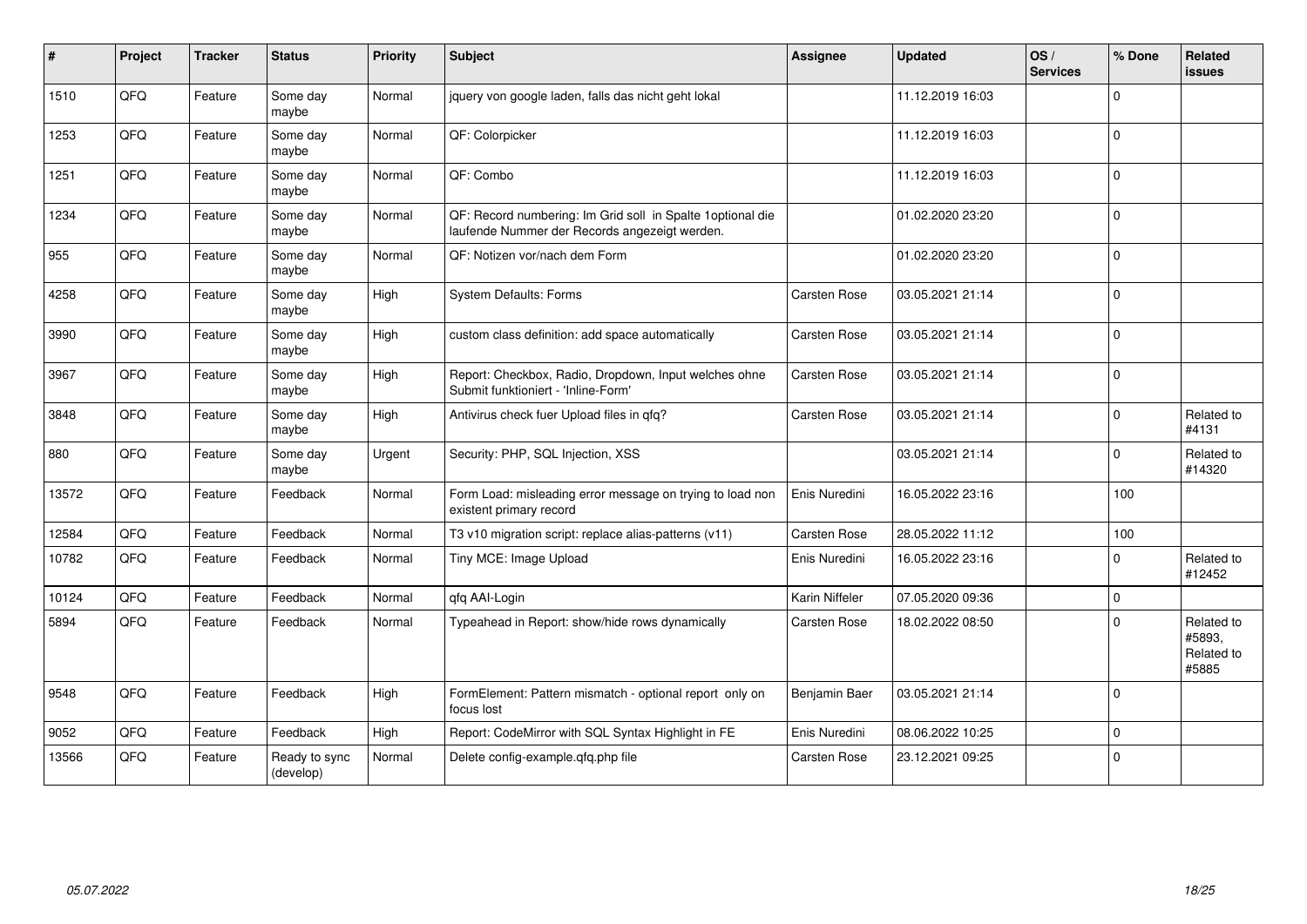| $\sharp$ | Project | <b>Tracker</b> | <b>Status</b> | <b>Priority</b> | <b>Subject</b>                                            | <b>Assignee</b> | <b>Updated</b>   | OS/<br><b>Services</b> | % Done      | Related<br>issues                                                                                                                                                     |
|----------|---------|----------------|---------------|-----------------|-----------------------------------------------------------|-----------------|------------------|------------------------|-------------|-----------------------------------------------------------------------------------------------------------------------------------------------------------------------|
| 14320    | QFQ     | Feature        | In Progress   | Normal          | Allow specific HTML Tags and Attributes: general, TinyMCE | Enis Nuredini   | 04.07.2022 14:09 |                        | $\mathbf 0$ | Related to<br>#12664,<br>Related to<br>#12039,<br>Related to<br>#11702,<br>Related to<br>#7239,<br>Related to<br>#3708,<br>Related to<br>#3646,<br>Related to<br>#880 |
| 13330    | QFQ     | Feature        | In Progress   | Normal          | Multi Form: Upload                                        | Carsten Rose    | 07.11.2021 12:40 |                        | 50          | Related to<br>#9706                                                                                                                                                   |
| 12440    | QFQ     | Feature        | In Progress   | Normal          | Typo3 V10 upgrade (durchfuehren und testen)               | Carsten Rose    | 21.03.2022 09:53 |                        | 50          | Related to<br>#12357,<br>Related to<br>#12067,<br>Related to<br>#10661                                                                                                |
| 12439    | QFG     | Feature        | In Progress   | Normal          | TinyMCE Paste from Word & Character Count/Limit           | Carsten Rose    | 05.05.2021 22:15 |                        | 0           |                                                                                                                                                                       |
| 11980    | QFQ     | Feature        | In Progress   | Normal          | protected verzeichnis MUSS geschützt werden               | Carsten Rose    | 07.09.2021 13:30 |                        | $\pmb{0}$   |                                                                                                                                                                       |
| 11076    | QFQ     | Feature        | In Progress   | Normal          | SELECT  AS _websocket                                     | Carsten Rose    | 30.08.2020 17:49 |                        | $\pmb{0}$   | Related to<br>#13354                                                                                                                                                  |
| 10793    | QFQ     | Feature        | In Progress   | Normal          | <b>Update NPM Packages</b>                                | Carsten Rose    | 07.09.2021 13:25 |                        | 30          |                                                                                                                                                                       |
| 10443    | QFQ     | Feature        | In Progress   | Normal          | Konzept_api / _live                                       | Carsten Rose    | 07.05.2020 09:39 |                        | $\pmb{0}$   |                                                                                                                                                                       |
| 6250     | QFQ     | Feature        | In Progress   | Normal          | Enhance layout: a) Subrecord, b) Subrecord-Title          | Carsten Rose    | 01.02.2020 23:22 |                        | $\pmb{0}$   | Related to<br>#5391                                                                                                                                                   |
| 5695     | QFO     | Feature        | In Progress   | Normal          | Multiform                                                 | Carsten Rose    | 02.01.2021 18:38 |                        | $\pmb{0}$   |                                                                                                                                                                       |
| 4194     | QFQ     | Feature        | In Progress   | Normal          | Bootstrap 4 ist jetzt offiziel                            |                 | 03.05.2021 20:47 |                        | $\pmb{0}$   | Related to<br>#10114                                                                                                                                                  |
| 9517     | QFQ     | Feature        | In Progress   | High            | Input multiple tags with typeahead                        | Carsten Rose    | 03.05.2021 21:14 |                        | 40          | Related to<br>#10150                                                                                                                                                  |
| 12262    | QFQ     | Feature        | ToDo          | Normal          | Form buttons on top: more customable                      | Enis Nuredini   | 17.06.2022 10:44 |                        | 0           | Related to<br>#13945, Has<br>duplicate<br>#4046, Has<br>duplicate<br>#10080                                                                                           |
| 7602     | QFO     | Feature        | ToDo          | High            | Multi Select: with checkboxes                             | Benjamin Baer   | 22.03.2022 09:07 |                        | $\pmb{0}$   |                                                                                                                                                                       |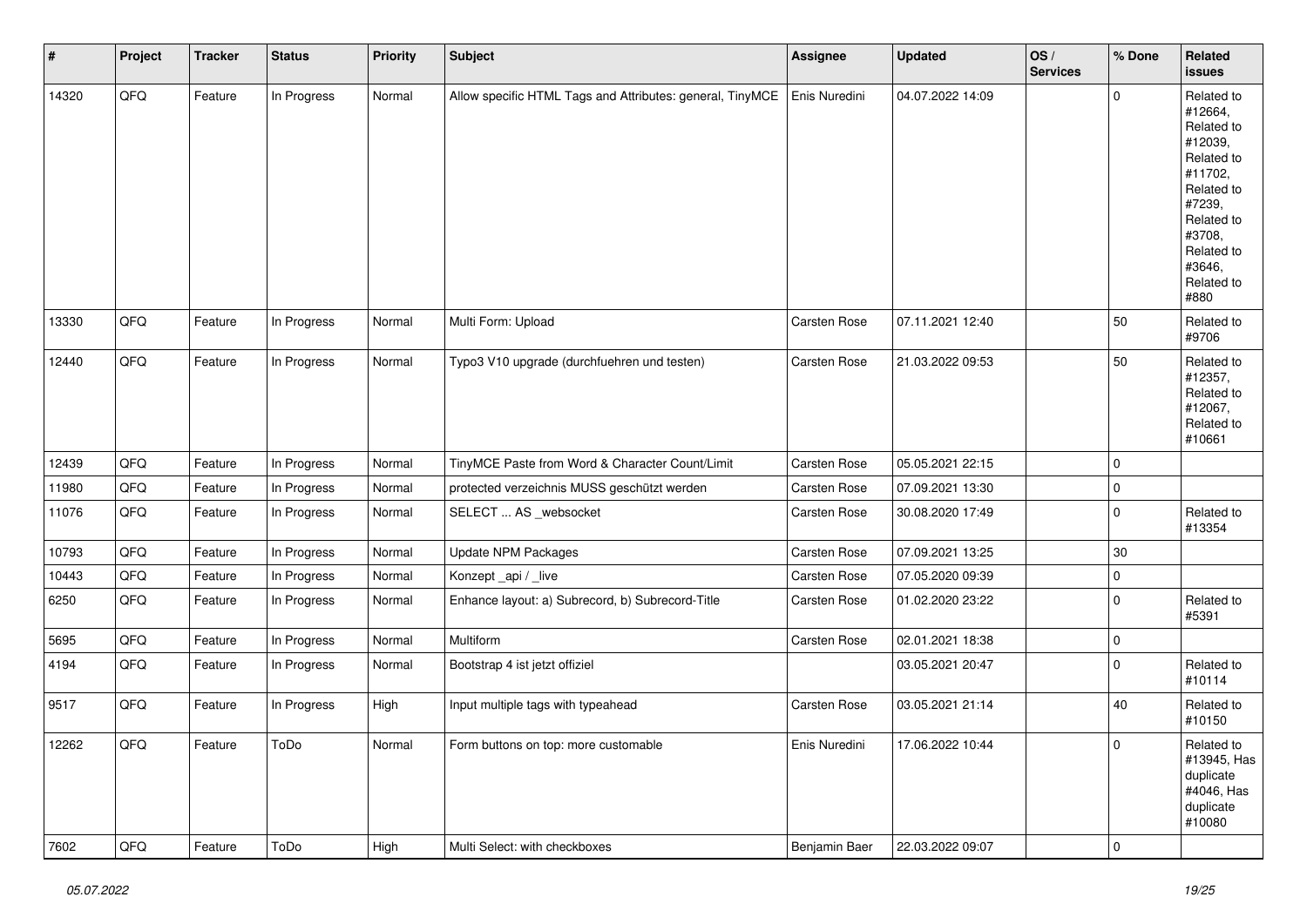| #     | Project | <b>Tracker</b> | <b>Status</b> | <b>Priority</b> | Subject                                                                                           | <b>Assignee</b> | <b>Updated</b>   | OS/<br><b>Services</b> | % Done      | Related<br>issues                                                      |
|-------|---------|----------------|---------------|-----------------|---------------------------------------------------------------------------------------------------|-----------------|------------------|------------------------|-------------|------------------------------------------------------------------------|
| 14371 | QFQ     | Feature        | Priorize      | Normal          | <b>LDAP via REPORT</b>                                                                            | Carsten Rose    | 19.06.2022 16:37 |                        | $\mathbf 0$ |                                                                        |
| 14290 | QFQ     | Feature        | Priorize      | Normal          | FormEditor: Show Table Definition                                                                 | Carsten Rose    | 19.06.2022 16:37 |                        | $\mathbf 0$ |                                                                        |
| 13900 | QFQ     | Feature        | Priorize      | Normal          | Selenium: Check das Cookie/PDF funktioniert                                                       | Enis Nuredini   | 25.03.2022 12:45 |                        | $\mathbf 0$ |                                                                        |
| 12504 | QFQ     | Feature        | Priorize      | Normal          | sql.log: report fe.id                                                                             | Carsten Rose    | 05.05.2021 22:09 |                        | $\mathbf 0$ |                                                                        |
| 12503 | QFQ     | Feature        | Priorize      | Normal          | Detect dangerous UPDATE statement with missing WHERE                                              | Carsten Rose    | 05.05.2021 22:09 |                        | $\mathbf 0$ |                                                                        |
| 12452 | QFQ     | Feature        | Priorize      | Normal          | BaseURL: alsways with '/' at the end                                                              | Carsten Rose    | 19.06.2022 13:45 |                        | $\mathbf 0$ | Related to<br>#10782                                                   |
| 11320 | QFQ     | Feature        | Priorize      | Normal          | Typo3 Version 10 support                                                                          | Carsten Rose    | 05.05.2021 22:09 |                        | $\mathbf 0$ |                                                                        |
| 10569 | QFQ     | Feature        | Priorize      | Normal          | link _blank more safe                                                                             | Enis Nuredini   | 25.03.2022 12:44 |                        | $\mathbf 0$ |                                                                        |
| 10015 | QFQ     | Feature        | Priorize      | Normal          | Monospace in Textarea                                                                             | Carsten Rose    | 03.02.2020 13:40 |                        | $\mathbf 0$ |                                                                        |
| 10012 | QFQ     | Feature        | Priorize      | Normal          | redirectAllMailTo: {{beEmail:T}}                                                                  | Carsten Rose    | 08.05.2021 09:54 |                        | $\mathbf 0$ | Related to<br>#12412,<br>Related to<br>#12413,<br>Related to<br>#10011 |
| 10011 | QFQ     | Feature        | Priorize      | Normal          | Offer new STORE_TYPO3 Variable 'beUser', 'beEmail'                                                | Carsten Rose    | 08.05.2021 09:51 |                        | $\mathbf 0$ | Related to<br>#10012,<br>Related to<br>#12511                          |
| 10005 | QFQ     | Feature        | Priorize      | Normal          | Report / special column name:  AS _calendar                                                       | Carsten Rose    | 03.06.2020 17:28 |                        | $\mathbf 0$ |                                                                        |
| 10003 | QFQ     | Feature        | Priorize      | Normal          | fieldset: stronger visualize group                                                                | Benjamin Baer   | 12.02.2020 08:13 |                        | $\mathbf 0$ |                                                                        |
| 9968  | QFQ     | Feature        | Priorize      | Normal          | Tooltip in Links for Developer                                                                    | Carsten Rose    | 01.02.2020 23:17 |                        | $\mathbf 0$ |                                                                        |
| 9928  | QFQ     | Feature        | Priorize      | Normal          | SpecialColumnName: a) Deprecated: ' AS "_+tag " ', b)<br>New: ' AS "_ <tag1><tag2>"</tag2></tag1> | Carsten Rose    | 01.02.2020 23:17 |                        | $\mathbf 0$ | Related to<br>#9929                                                    |
| 9900  | QFQ     | Feature        | Priorize      | Normal          | Generic API Call: tt-content record >> JSON                                                       | Carsten Rose    | 01.02.2020 10:13 |                        | $\mathbf 0$ |                                                                        |
| 9668  | QFQ     | Feature        | Priorize      | Normal          | Form.mode: rename 'hidden' to 'hide'                                                              | Carsten Rose    | 05.05.2021 22:14 |                        | $\mathbf 0$ | Related to<br>#6437                                                    |
| 9394  | QFQ     | Feature        | Priorize      | Normal          | REST: allow for non numerical ids in get requests                                                 | Carsten Rose    | 05.05.2021 22:10 |                        | $\mathbf 0$ |                                                                        |
| 9346  | QFQ     | Feature        | Priorize      | Normal          | beforeSave: check if an upload is given                                                           | Carsten Rose    | 11.06.2021 21:18 |                        | $\mathbf 0$ |                                                                        |
| 9135  | QFQ     | Feature        | Priorize      | Normal          | Progress Bar generic / replace old hourglass download<br>popup                                    | Benjamin Baer   | 03.01.2022 07:43 |                        | $\mathbf 0$ |                                                                        |
| 8963  | QFQ     | Feature        | Priorize      | Normal          | Setting values in a store: flexible way                                                           | Carsten Rose    | 05.05.2021 22:10 |                        | $\mathbf 0$ | Related to<br>#8975                                                    |
| 8585  | QFQ     | Feature        | Priorize      | Normal          | Enhance Error message for 'unknown form'                                                          | Carsten Rose    | 01.02.2020 10:13 |                        | $\mathbf 0$ |                                                                        |
| 8584  | QFQ     | Feature        | Priorize      | Normal          | FE 'Action' - never assign to Container (except Template<br>Group)                                | Carsten Rose    | 01.02.2020 10:13 |                        | $\mathbf 0$ |                                                                        |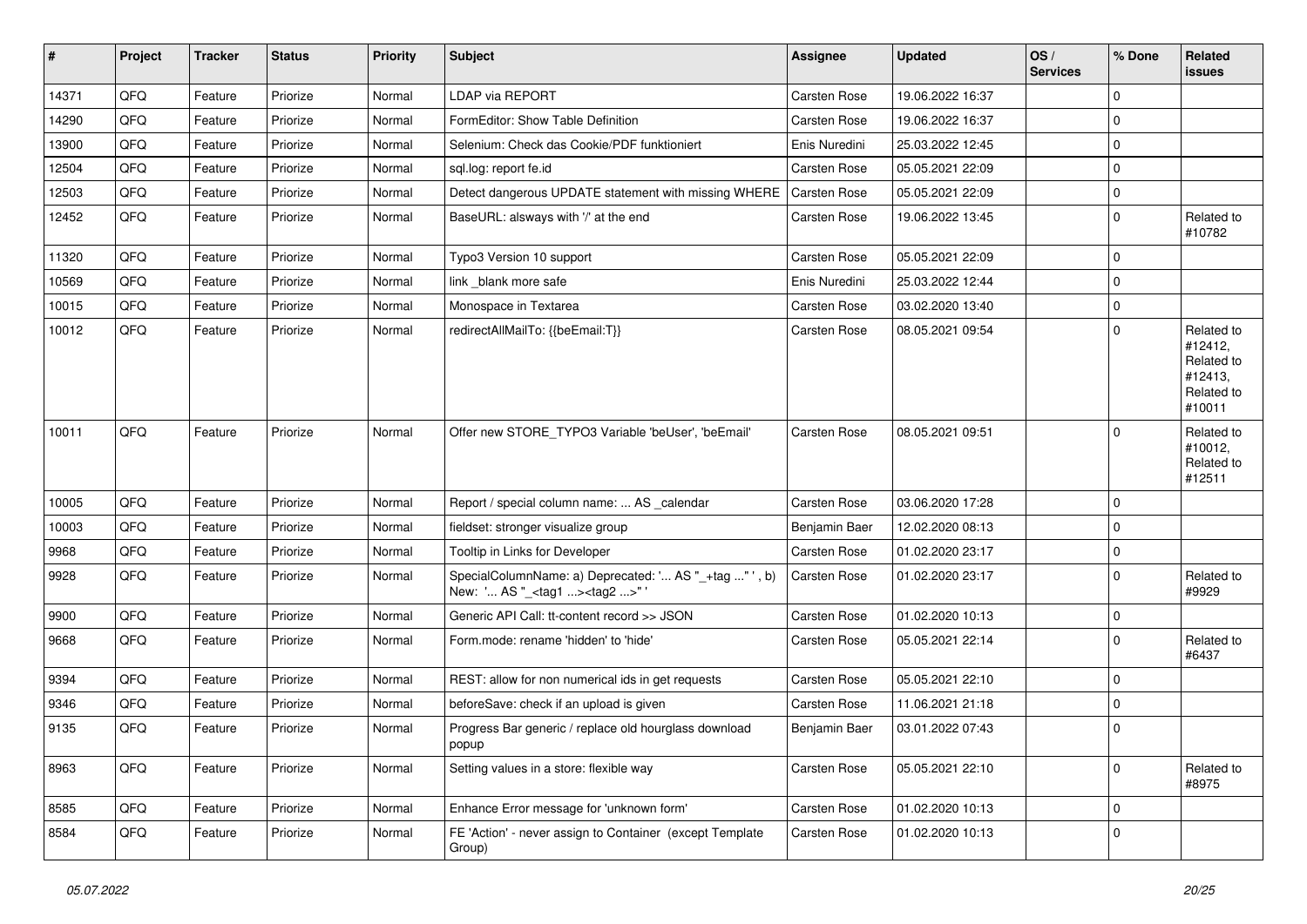| $\sharp$ | Project | <b>Tracker</b> | <b>Status</b> | <b>Priority</b> | Subject                                                                   | <b>Assignee</b> | <b>Updated</b>   | OS/<br><b>Services</b> | % Done      | Related<br><b>issues</b>                        |
|----------|---------|----------------|---------------|-----------------|---------------------------------------------------------------------------|-----------------|------------------|------------------------|-------------|-------------------------------------------------|
| 8277     | QFQ     | Feature        | Priorize      | Normal          | fe.parameter.default=                                                     | Carsten Rose    | 01.02.2020 23:17 |                        | $\mathbf 0$ | Related to<br>#8113                             |
| 8044     | QFQ     | Feature        | Priorize      | Normal          | Transaction: a) Form, b) Report                                           | Carsten Rose    | 05.05.2021 22:14 |                        | $\mathbf 0$ | Related to<br>#8043                             |
| 8034     | QFQ     | Feature        | Priorize      | Normal          | FormElement 'data': 22.22.2222 should not be accepted                     | Carsten Rose    | 01.02.2020 10:13 |                        | $\mathbf 0$ |                                                 |
| 7965     | QFQ     | Feature        | Priorize      | Normal          | Input type 'text' with visual format - currency                           | Benjamin Baer   | 03.01.2022 07:45 |                        | $\mathbf 0$ |                                                 |
| 7730     | QFQ     | Feature        | Priorize      | Normal          | SELECT Box: title in between                                              | Benjamin Baer   | 01.02.2020 23:22 |                        | $\mathbf 0$ |                                                 |
| 7630     | QFQ     | Feature        | Priorize      | Normal          | detailed error message for simple upload                                  | Carsten Rose    | 01.02.2020 10:13 |                        | $\mathbf 0$ |                                                 |
| 7522     | QFQ     | Feature        | Priorize      | Normal          | Inserting default index.html to folder (Avoid Apache<br>Indexing)         | Carsten Rose    | 01.02.2020 10:13 |                        | $\mathbf 0$ |                                                 |
| 7290     | QFQ     | Feature        | Priorize      | Normal          | FormEditor: title as textarea if LEN(title)>60                            | Carsten Rose    | 01.02.2020 10:13 |                        | $\mathbf 0$ | Blocked by<br>#7682                             |
| 7217     | QFQ     | Feature        | Priorize      | Normal          | Download: notice User if ` sip=?` is missing                              | Carsten Rose    | 01.02.2020 10:13 |                        | $\mathbf 0$ |                                                 |
| 6998     | QFQ     | Feature        | Priorize      | Normal          | Form: with debug=on show column information as tooltip of<br>column label | Carsten Rose    | 01.02.2020 10:13 |                        | $\mathbf 0$ |                                                 |
| 6870     | QFQ     | Feature        | Priorize      | Normal          | Click on '_link' triggers an API call                                     | Benjamin Baer   | 03.01.2022 08:25 |                        | $\mathbf 0$ |                                                 |
| 6801     | QFQ     | Feature        | Priorize      | Normal          | Fabric: Maximize / Fulllscreen                                            | Benjamin Baer   | 21.03.2022 09:56 |                        | $\mathbf 0$ |                                                 |
| 6224     | QFQ     | Feature        | Priorize      | Normal          | Dynamic update: fade in/out fields                                        | Benjamin Baer   | 21.03.2022 09:50 |                        | $\mathbf 0$ |                                                 |
| 5942     | QFQ     | Feature        | Priorize      | Normal          | 'L' and 'type': append to links, generate via '_link' by using<br>'u.' .  | Carsten Rose    | 01.02.2020 10:13 |                        | $\mathbf 0$ |                                                 |
| 5562     | QFQ     | Feature        | Priorize      | Normal          | Drag'n'Drop fuer Uploads                                                  | Benjamin Baer   | 21.03.2022 09:52 |                        | $\mathbf 0$ | Related to<br>#9706                             |
| 5366     | QFQ     | Feature        | Priorize      | Normal          | Saving with keyboard shortcuts                                            | Benjamin Baer   | 21.03.2022 09:47 |                        | $\mathbf 0$ |                                                 |
| 3867     | QFQ     | Feature        | Priorize      | Normal          | Readonly Formular: Template Groups add/delete<br>ausbeldnen               | Carsten Rose    | 05.05.2021 22:12 |                        | $\mathbf 0$ |                                                 |
| 8204     | QFQ     | Feature        | Priorize      | High            | Position 'required mark'                                                  | Carsten Rose    | 16.06.2021 13:44 |                        | $\mathbf 0$ |                                                 |
| 8082     | QFQ     | Feature        | Priorize      | High            | Contact form without saving record                                        | Carsten Rose    | 07.12.2021 15:20 |                        | $\mathbf 0$ | Related to<br>#8587,<br><b>Blocks</b><br>#11850 |
| 14376    | QFQ     | Feature        | New           | Normal          | QFQ Bootstrap: if missing, create stored procedures                       | Enis Nuredini   | 19.06.2022 16:37 |                        | $\mathbf 0$ |                                                 |
| 14227    | QFQ     | Feature        | New           | Normal          | Selenium Konkurrenz: cypress.io                                           | Enis Nuredini   | 28.05.2022 11:02 |                        | $\mathbf 0$ |                                                 |
| 14185    | QFQ     | Feature        | New           | Normal          | External/Autocron.php - better suitable directory                         | Support: System | 28.05.2022 11:03 |                        | $\mathbf 0$ |                                                 |
| 14090    | QFQ     | Feature        | New           | Normal          | Nützliche _script funktionen                                              | Carsten Rose    | 28.05.2022 11:03 |                        | $\mathbf 0$ |                                                 |
| 14028    | QFQ     | Feature        | New           | Normal          | Required notification: visual nicer                                       | Enis Nuredini   | 28.05.2022 11:01 |                        | $\mathsf 0$ |                                                 |
| 13945    | QFQ     | Feature        | New           | Normal          | As _link: content before/after link                                       | Enis Nuredini   | 28.05.2022 11:01 |                        | 0           | Related to<br>#12262                            |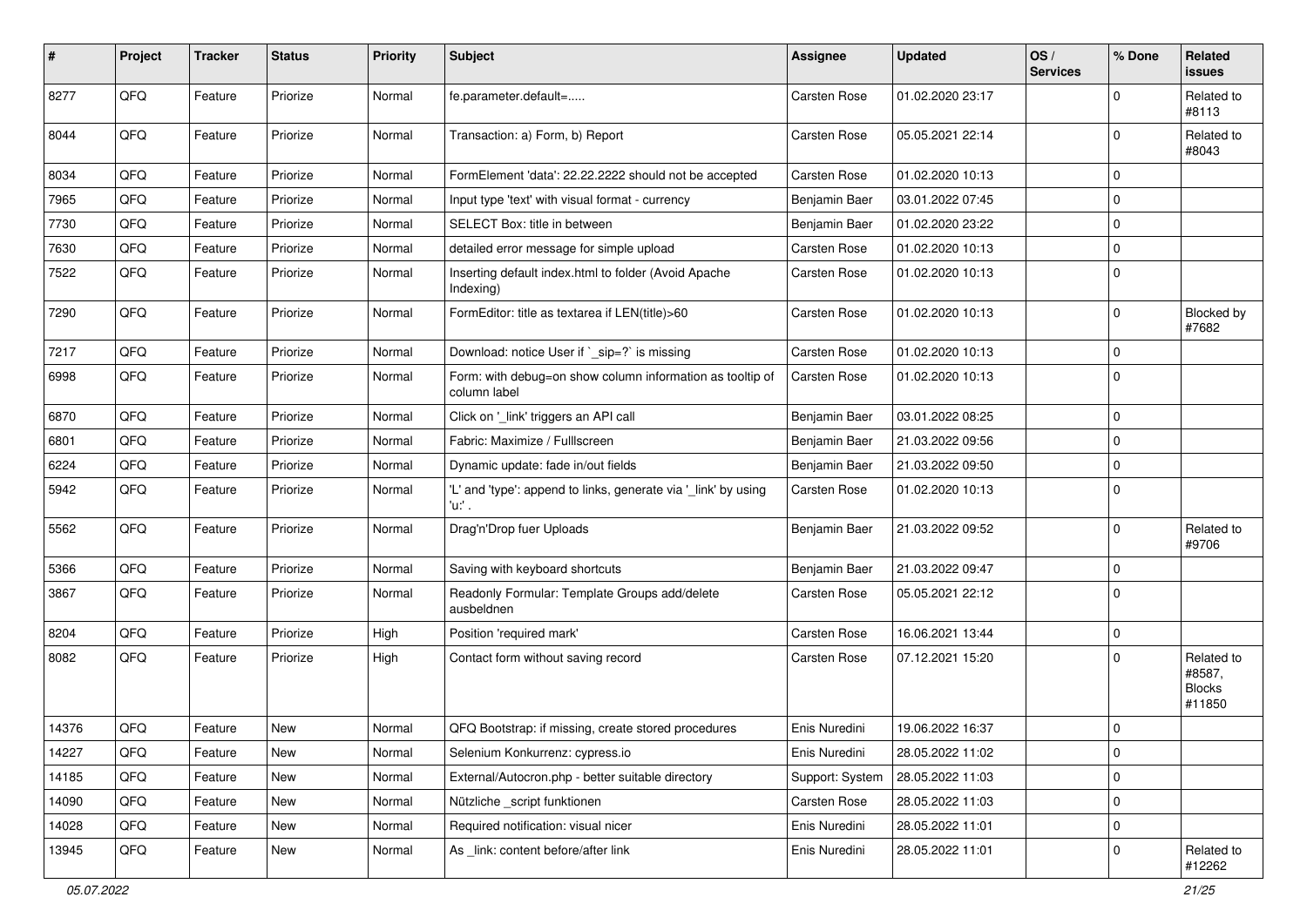| #     | <b>Project</b> | <b>Tracker</b> | <b>Status</b> | <b>Priority</b> | <b>Subject</b>                                                                                                 | Assignee               | <b>Updated</b>   | OS/<br><b>Services</b> | % Done      | Related<br><b>issues</b>                                              |
|-------|----------------|----------------|---------------|-----------------|----------------------------------------------------------------------------------------------------------------|------------------------|------------------|------------------------|-------------|-----------------------------------------------------------------------|
| 13843 | QFQ            | Feature        | New           | Normal          | Create JWT via QFQ                                                                                             | Carsten Rose           | 19.03.2022 17:42 |                        | $\Omega$    |                                                                       |
| 13841 | QFQ            | Feature        | New           | Normal          | Create PDF via iText - evaluate                                                                                | Carsten Rose           | 19.03.2022 17:42 |                        | $\mathbf 0$ |                                                                       |
| 13700 | QFQ            | Feature        | <b>New</b>    | Normal          | Redesign gfg.io Seite                                                                                          | Carsten Rose           | 19.03.2022 17:43 |                        | $\Omega$    |                                                                       |
| 13609 | QFQ            | Feature        | <b>New</b>    | Normal          | QFQ Introduction: Seite aufloesen                                                                              | Philipp<br>Gröbelbauer | 28.05.2022 11:02 |                        | $\mathbf 0$ |                                                                       |
| 13467 | QFQ            | Feature        | New           | Normal          | ChangeLog Generator                                                                                            | Carsten Rose           | 19.03.2022 17:46 |                        | $\Omega$    | Related to<br>#11460                                                  |
| 13354 | QFQ            | Feature        | <b>New</b>    | Normal          | Using Websocket in QFQ                                                                                         | Carsten Rose           | 05.07.2022 16:26 |                        | $\mathbf 0$ | Related to<br>#11076                                                  |
| 12679 | QFQ            | Feature        | New           | Normal          | tablesorter: custom column width                                                                               | Carsten Rose           | 16.06.2021 11:10 |                        | $\mathbf 0$ |                                                                       |
| 12664 | QFQ            | Feature        | New           | Normal          | TinyMCE: report/remove malicous HTML/JS Code                                                                   | Carsten Rose           | 19.03.2022 17:47 |                        | $\mathbf 0$ | Related to<br>#14320                                                  |
| 12632 | QFQ            | Feature        | <b>New</b>    | Normal          | TinyMCE: Prepare CSS classes for images                                                                        | Carsten Rose           | 04.06.2021 14:35 |                        | 100         | Blocked by<br>#12186                                                  |
| 12603 | QFQ            | Feature        | New           | Normal          | Dropdown (Select), Radio, checkbox:<br>itemListAlways={{!SELECT key, value}}                                   | Carsten Rose           | 19.03.2022 17:47 |                        | $\mathbf 0$ |                                                                       |
| 12556 | QFQ            | Feature        | New           | Normal          | Pills Title: colored = static or dynamic on allrequiredgiven                                                   | Benjamin Baer          | 19.03.2022 17:49 |                        | $\mathbf 0$ |                                                                       |
| 12490 | QFQ            | Feature        | New           | Normal          | Loading Plugins in QFQ - see what tinymce does. (lazy<br>loading)                                              | Benjamin Baer          | 08.06.2022 10:37 |                        | $\Omega$    | Related to<br>#12611,<br>Related to<br>#10013,<br>Related to<br>#7732 |
| 12480 | QFQ            | Feature        | <b>New</b>    | Normal          | If QFQ upgrade is running, block further request                                                               | Carsten Rose           | 03.05.2021 20:45 |                        | $\mathbf 0$ |                                                                       |
| 12477 | QFQ            | Feature        | <b>New</b>    | Normal          | Support for refactoring: Form, FormElement, diverse<br>Tabellen/Spalten, tt-content Records                    | Carsten Rose           | 03.05.2021 20:45 |                        | $\Omega$    |                                                                       |
| 12476 | QFQ            | Feature        | <b>New</b>    | Normal          | clearMe: a) should trigger 'dirty', b) sticky on textarea resize                                               | Benjamin Baer          | 04.01.2022 08:40 |                        | $\mathbf 0$ | Related to<br>#9528                                                   |
| 12474 | QFQ            | Feature        | New           | Normal          | Check BaseConfigURL if it is given and the the last char is '/'                                                | Carsten Rose           | 03.05.2021 20:45 |                        | $\mathbf 0$ |                                                                       |
| 12465 | QFQ            | Feature        | <b>New</b>    | Normal          | QFQ Function: use in FE to fill StoreRecord                                                                    | Carsten Rose           | 05.05.2021 21:58 |                        | $\mathbf 0$ |                                                                       |
| 12413 | QFQ            | Feature        | New           | Normal          | STORE_TYPO3: enhance for {{be_users.email:T}},<br>{{fe users.email:T}}                                         | Carsten Rose           | 03.05.2021 20:45 |                        | $\Omega$    | Related to<br>#12412,<br>Related to<br>#10012                         |
| 12412 | QFQ            | Feature        | New           | Normal          | Action/Escape qualifier 'e' (empty), '0': if given, an empty<br>string (or '0') will be treated as 'not found' | Carsten Rose           | 08.05.2021 09:40 |                        | $\Omega$    | Related to<br>#12413,<br>Related to<br>#10012                         |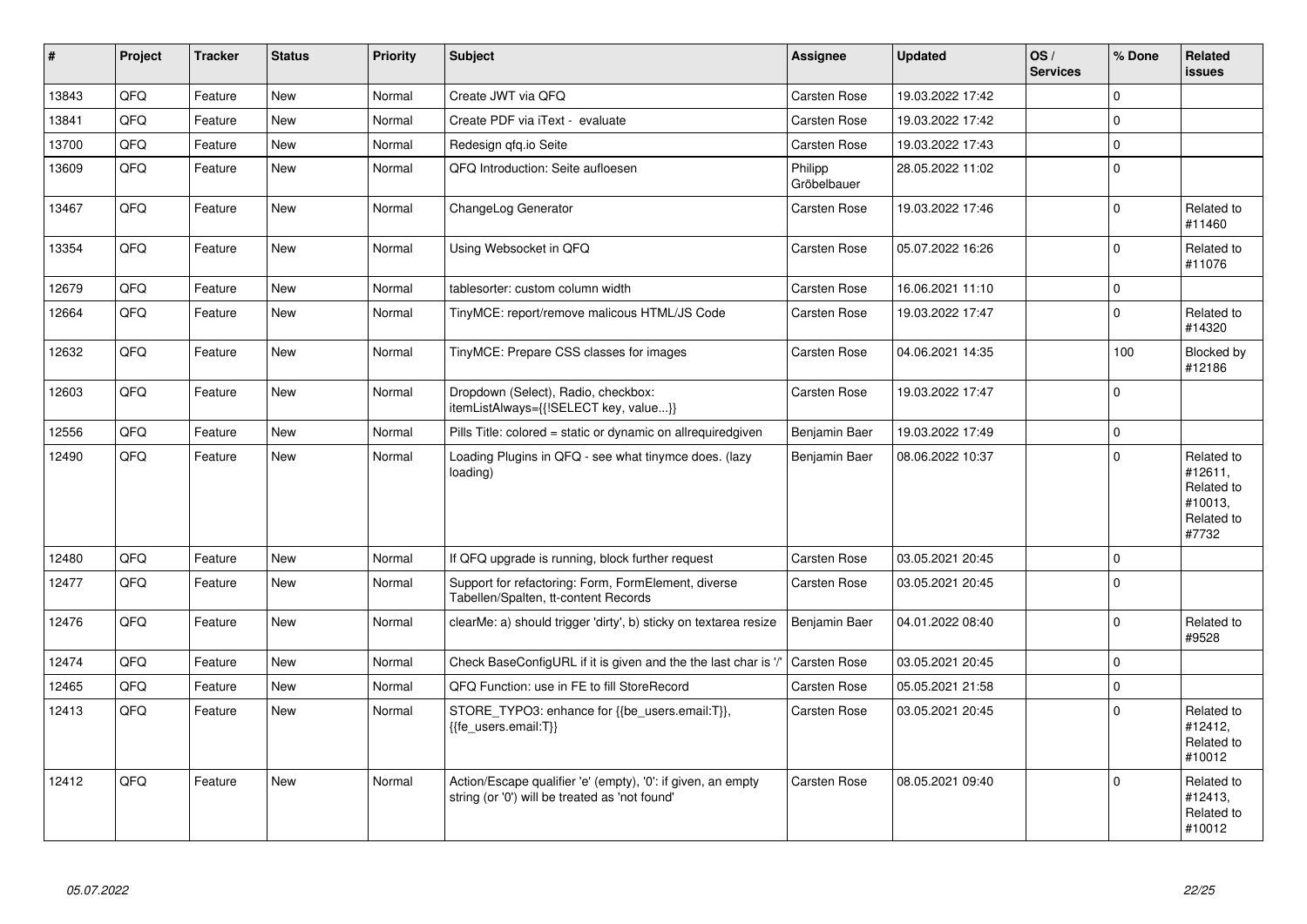| ∦     | Project | <b>Tracker</b> | <b>Status</b> | <b>Priority</b> | <b>Subject</b>                                                                                             | Assignee                                               | <b>Updated</b>   | OS/<br><b>Services</b> | % Done      | Related<br><b>issues</b>                     |                      |
|-------|---------|----------------|---------------|-----------------|------------------------------------------------------------------------------------------------------------|--------------------------------------------------------|------------------|------------------------|-------------|----------------------------------------------|----------------------|
| 12400 | QFQ     | Feature        | New           | Normal          | Tutorial ist in QFQ Doku, Wird in der Suche gefunden, es<br>gibt aber kein Menupunkt - Inhalt ueberpruefen | Carsten Rose                                           | 03.05.2021 20:45 |                        | $\Omega$    |                                              |                      |
| 12330 | QFQ     | Feature        | New           | Normal          | Copy to input field / text area / TinyMCE                                                                  | <b>Carsten Rose</b>                                    | 07.04.2021 09:01 |                        | $\Omega$    |                                              |                      |
| 12269 | QFQ     | Feature        | New           | Normal          | 2FA - Login                                                                                                | Carsten Rose                                           | 03.05.2021 20:45 |                        | $\Omega$    |                                              |                      |
| 12163 | QFQ     | Feature        | <b>New</b>    | Normal          | Checkbox: table wrap                                                                                       | Carsten Rose                                           | 03.05.2021 20:51 |                        | $\Omega$    |                                              |                      |
| 12162 | QFQ     | Feature        | New           | Normal          | FE.type=sendmail: personalized mailing (several mails) via<br>template                                     | Carsten Rose                                           | 03.05.2021 20:45 |                        | $\Omega$    |                                              |                      |
| 12156 | QFQ     | Feature        | New           | Normal          | Form: Optional disable 'leave page'                                                                        |                                                        | 03.05.2021 20:45 |                        | $\Omega$    |                                              |                      |
| 12146 | QFQ     | Feature        | New           | Normal          | Autocron Job: Anzeigen wann der naechste Job ausgefuehrt<br>wird, resp das er nicht ausgefuehrt wird       | <b>Carsten Rose</b>                                    | 15.03.2021 15:23 |                        | $\Omega$    |                                              |                      |
| 12135 | QFQ     | Feature        | New           | Normal          | Subrecord: Notiz                                                                                           |                                                        | 24.04.2021 16:58 |                        | $\mathbf 0$ |                                              |                      |
| 12119 | QFQ     | Feature        | New           | Normal          | AS paged: error message missing if there ist no 'r'<br>argument.                                           | Carsten Rose                                           | 03.05.2021 20:51 |                        | $\Omega$    |                                              |                      |
| 12109 | QFQ     | Feature        | New           | Normal          | Donwload Link: Plain, SIP, Persistent Link, Peristent SIP -<br>new notation                                | Carsten Rose                                           | 03.05.2021 20:45 |                        | $\Omega$    | Related to<br>#12085                         |                      |
| 12039 | QFQ     | Feature        | New           | Normal          | Missing htmlSpecialChar() in pre processing on form submit                                                 |                                                        | 18.02.2021 00:09 |                        | $\Omega$    | Related to<br>#14320                         |                      |
| 12038 | QFQ     | Feature        | New           | Normal          | a) STORE_VAR: filenameOnlyStripUniq, b) SP:<br>QSTRIPUNIQ()                                                |                                                        | 17.02.2021 23:55 |                        | $\Omega$    |                                              |                      |
| 12024 | QFQ     | Feature        | New           | Normal          | Excel Export: text columns by default decode<br>htmlspeciachar()                                           | Carsten Rose                                           | 17.02.2021 23:55 |                        | $\Omega$    | Related to<br>#12022                         |                      |
| 12023 | QFQ     | Feature        | New           | Normal          | MySQL Stored Precdure: QDECODESPECIALCHAR()                                                                | Carsten Rose                                           | 16.02.2021 11:16 |                        | $\Omega$    | Related to<br>#12022                         |                      |
| 11955 | QFQ     | Feature        | New           | Normal          | subrecord: new title option to set <th> attributes - e.g. to<br/>customize tablesorter options.</th>       | attributes - e.g. to<br>customize tablesorter options. | Carsten Rose     | 03.05.2021 20:47       |             | $\Omega$                                     | Related to<br>#11775 |
| 11892 | QFQ     | Feature        | New           | Normal          | tablesorter: columns with links are hard to order - new<br>qualifier 'Y: <ord>'</ord>                      | Enis Nuredini                                          | 23.03.2022 09:22 |                        | $\Omega$    |                                              |                      |
| 11775 | QFQ     | Feature        | <b>New</b>    | Normal          | Subrecord Tooltip pro Feld                                                                                 | Carsten Rose                                           | 18.12.2020 15:22 |                        | $\Omega$    | Related to<br>#11955                         |                      |
| 11747 | QFQ     | Feature        | New           | Normal          | Maintenance Page with Redirect                                                                             | Carsten Rose                                           | 03.05.2021 20:47 |                        | $\Omega$    | Related to<br>#11741                         |                      |
| 11716 | QFQ     | Feature        | New           | Normal          | Form an beliebiger Stelle im Report anzeigen                                                               |                                                        | 09.12.2020 09:47 |                        | $\mathbf 0$ |                                              |                      |
| 11702 | QFQ     | Feature        | New           | Normal          | HTML Special Char makes no sense for 'allbut' if '&' is<br>forbidden                                       | Carsten Rose                                           | 07.12.2021 16:35 |                        | $\Omega$    | Related to<br>#5112,<br>Related to<br>#14320 |                      |
| 11535 | QFQ     | Feature        | New           | Normal          | Ability to create SQL columns in frontend QFQ forms                                                        |                                                        | 17.11.2020 12:11 |                        | $\Omega$    |                                              |                      |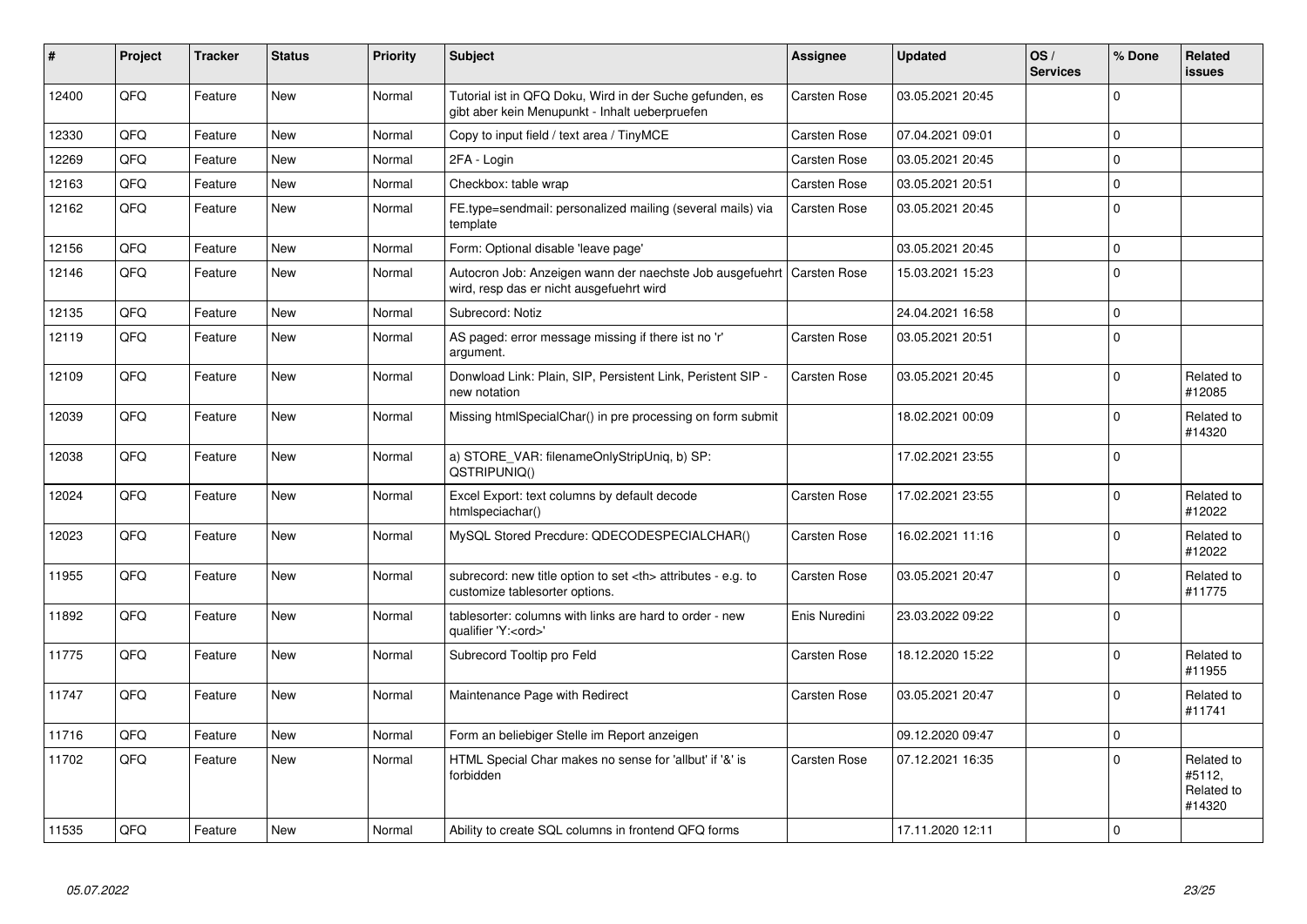| #     | Project | <b>Tracker</b> | <b>Status</b> | <b>Priority</b> | Subject                                                                                                                               | <b>Assignee</b>     | <b>Updated</b>   | OS/<br><b>Services</b> | % Done      | Related<br>issues         |
|-------|---------|----------------|---------------|-----------------|---------------------------------------------------------------------------------------------------------------------------------------|---------------------|------------------|------------------------|-------------|---------------------------|
| 11534 | QFQ     | Feature        | New           | Normal          | Report: Action on selected rows - Table batchprocessing<br>feature                                                                    |                     | 18.11.2020 08:15 |                        | $\Omega$    |                           |
| 11523 | QFQ     | Feature        | New           | Normal          | Mit dynamic Update erkennen, ob Upload gemacht wurde                                                                                  | Carsten Rose        | 13.11.2020 15:07 |                        | $\Omega$    | Related to<br>#9533       |
| 11516 | QFQ     | Feature        | New           | Normal          | Multi Page Form (Previous/Next Buttons)                                                                                               | Carsten Rose        | 16.03.2021 17:52 |                        | 0           |                           |
| 11504 | QFQ     | Feature        | New           | Normal          | Dynamic Update: Button text update for 'Save',' Close' &<br>'Delete'                                                                  | Carsten Rose        | 12.11.2020 23:44 |                        | $\Omega$    |                           |
| 11460 | QFQ     | Feature        | New           | Normal          | Easier creation of changelog: gitchangelog                                                                                            | Carsten Rose        | 12.06.2021 10:20 |                        | $\Omega$    | Related to<br>#13467      |
| 11080 | QFQ     | Feature        | New           | Normal          | Send MQTT messages                                                                                                                    | Carsten Rose        | 29.08.2020 19:49 |                        | $\mathbf 0$ |                           |
| 10996 | QFQ     | Feature        | New           | Normal          | Download video via sip: no seek                                                                                                       | Carsten Rose        | 12.08.2020 14:18 |                        | $\Omega$    |                           |
| 10979 | QFQ     | Feature        | New           | Normal          | Ajax Calls an API - dataReport                                                                                                        | <b>Carsten Rose</b> | 11.05.2022 12:15 |                        | $\Omega$    |                           |
| 10976 | QFQ     | Feature        | <b>New</b>    | Normal          | Excel Export Verbesserungen                                                                                                           | Carsten Rose        | 06.08.2020 10:56 |                        | 0           |                           |
| 10874 | QFQ     | Feature        | New           | Normal          | Erstellen eines Foreign Keys in der Tabelle "FormElement"                                                                             |                     | 13.07.2020 10:11 |                        | $\mathbf 0$ |                           |
| 10819 | QFQ     | Feature        | New           | Normal          | Persistent SIP - second try                                                                                                           | Carsten Rose        | 29.06.2020 23:02 |                        | $\Omega$    | Related to<br>#6261       |
| 10763 | QFQ     | Feature        | <b>New</b>    | Normal          | form accessed and submitted despite logout?                                                                                           |                     | 16.06.2020 11:43 |                        | $\Omega$    |                           |
| 10714 | QFQ     | Feature        | New           | Normal          | multi Table Form                                                                                                                      | Carsten Rose        | 16.03.2021 18:44 |                        | $\Omega$    |                           |
| 10593 | QFQ     | Feature        | New           | Normal          | label2: text behind input element                                                                                                     | Carsten Rose        | 16.05.2020 10:57 |                        | $\mathbf 0$ |                           |
| 10463 | QFQ     | Feature        | New           | Normal          | Report_link: expliztes setzen von HTML Tags (Bedarf fuer<br>'data-selenium' & 'id')                                                   | Enis Nuredini       | 23.03.2022 09:23 |                        | $\Omega$    | Related to<br>#7648       |
| 10384 | QFQ     | Feature        | New           | Normal          | Parameter Exchange QFQ Instances                                                                                                      |                     | 07.05.2020 09:38 |                        | $\mathbf 0$ |                           |
| 10345 | QFQ     | Feature        | New           | Normal          | Templates - Patterns QFQ Style                                                                                                        |                     | 03.05.2021 21:01 |                        | $\Omega$    | Related to<br>#10713      |
| 10119 | QFQ     | Feature        | New           | Normal          | Dropdown (selectlist) & TypeAhead: format and catagorize<br>list                                                                      | Carsten Rose        | 07.05.2020 09:36 |                        | $\mathbf 0$ |                           |
| 10115 | QFQ     | Feature        | New           | Normal          | TypeAhead: static list                                                                                                                | Carsten Rose        | 26.02.2020 16:42 |                        | 100         |                           |
| 10080 | QFQ     | Feature        | New           | Normal          | Popup on 'save' / 'close': configure dialog (answer<br>yes/no/cancle/)                                                                | Carsten Rose        | 28.03.2021 20:52 |                        | 0           | Is duplicate<br>of #12262 |
| 10014 | QFQ     | Feature        | New           | Normal          | Manual.rst: describe behaviour and process order of<br>fillStoreVar, slaveId, sqlBefore,                                              | <b>Carsten Rose</b> | 01.02.2020 22:31 |                        | $\Omega$    |                           |
| 9983  | QFQ     | Feature        | New           | Normal          | Report Notation: new keyword 'range'                                                                                                  | Carsten Rose        | 01.02.2020 15:55 |                        | $\mathbf 0$ |                           |
| 9927  | QFQ     | Feature        | New           | Normal          | QFQ Update: a) Update nur machen wenn BE User<br>eingeloggt ist., b) Bei Fehler genaue Meldung welcher<br>Updateschritt Probleme hat. | Carsten Rose        | 22.01.2020 12:59 |                        | $\mathbf 0$ |                           |
| 9853  | QFQ     | Feature        | New           | Normal          | Check das SQL / QFQ / Mail Logfile geschrieben wird                                                                                   |                     | 09.01.2020 11:15 |                        | l 0         |                           |
| 9811  | QFQ     | Feature        | New           | Normal          | Report: tag every n'th row                                                                                                            | Carsten Rose        | 01.02.2020 23:22 |                        | $\mathbf 0$ |                           |